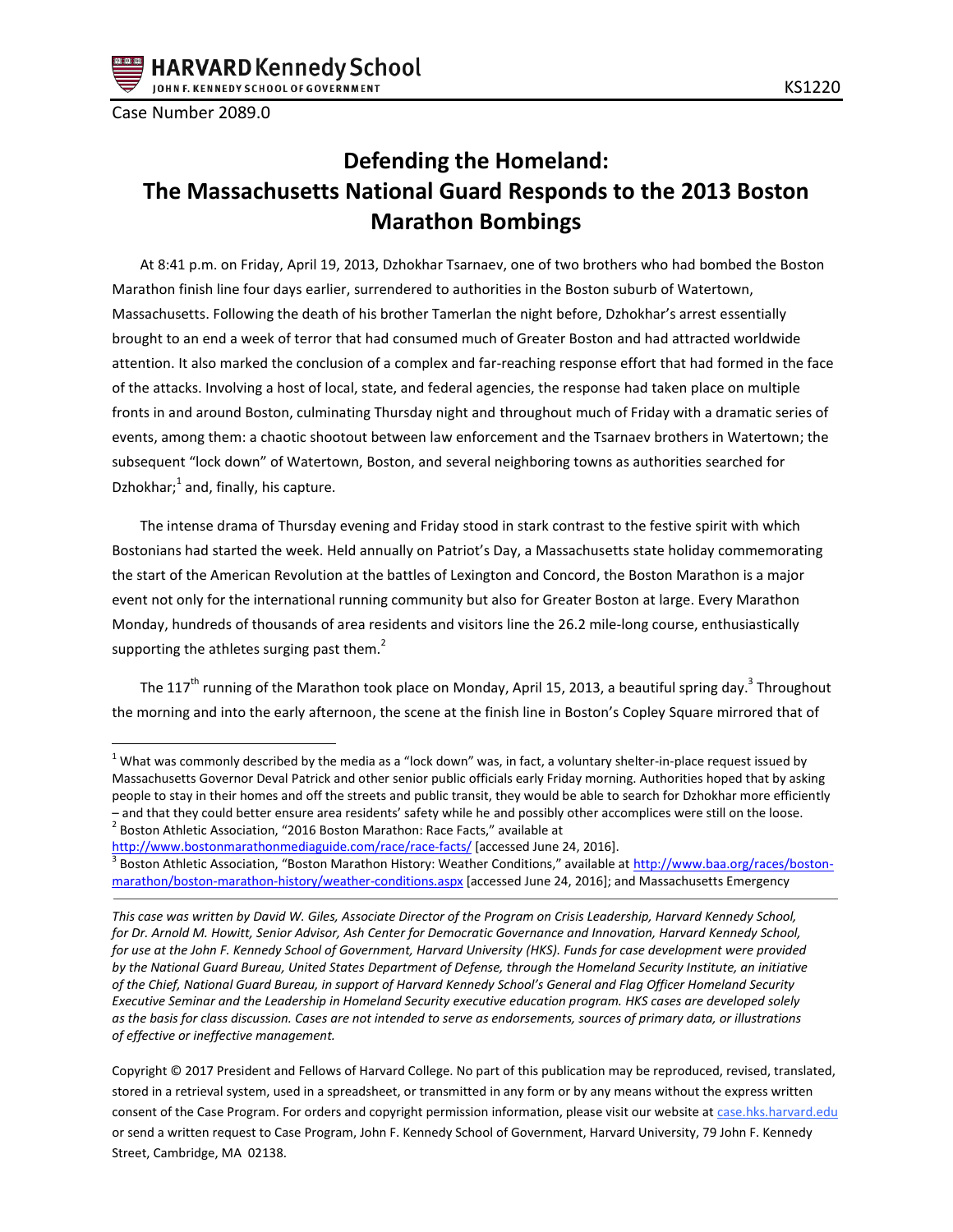years past. Runner after runner completed the race – perhaps exhausted and in pain, but also exhilarated at having conquered the infamously challenging course. Bystanders cheered them on, while volunteers, medical personnel, and public safety officials provided routine aid and support. But, then, tragedy struck, when at 2:49 p.m. two explosions rocked the area. What turned out to be improvised explosive devices made out of pressure cookers immediately took the lives of three spectators, inflicted critical injuries to scores more (264 people were injured in total), and caused serious property damage to nearby businesses.<sup>4</sup>

Quickly, a wide range of organizations and individuals – including runners and spectators, race volunteers, and professional first responders – mobilized to respond. The U.S. Federal Bureau of Investigation (FBI) soon launched a terrorism investigation into the attacks, and over the next several days, federal, state, and local authorities worked together to secure and protect the crime scene; provide security in and around Boston; preserve and review evidence; investigate leads; and identify, search for, and apprehend the perpetrators of the attack.

Among the many agencies involved in the weeklong response effort was the Massachusetts National Guard. In the immediate aftermath of the bombings, confronted by serious communication challenges and with the Guard's leadership located in different command posts across the state, senior officers and their troops – many on state active duty, but some not even on assignment that day<sup>5</sup> – took initiative and joined the rapidly emerging response. For instance, a number of Guardsmen rushed to clear runners and spectators from the finish line and elsewhere along the route, while others provided critical first aid to the injured. Over the course of the next several days, as the response became more formalized, soldiers and airmen also guarded the crime scene around Copley Square, helped bolster security on Boston's public transit system, and provided Explosive Ordnance Disposal (EOD) support. And at the end of the week, the Guard took part in the search for Dzhokhar Tsarnaev in Watertown, providing much needed manpower and specialized equipment. Meanwhile, senior Guard officers led by Massachusetts Adjutant General Scott Rice participated in the high-level incident management of the response, working alongside the governor, the state's director of emergency management, leaders of the Massachusetts State Police, senior officials from the City of Boston, and federal authorities.

The Guard's involvement was a direct function of its mission to protect the homeland against all forms of hazards, whether natural or manmade, and it made a number of important contributions to the response effort throughout the week. But the Guard also experienced significant challenges as it sought to organize and sustain a days-long operation consisting of an array of tasks and in partnership with a multitude of stakeholders. Indeed, in the minutes, hours, and days following the attacks, the Guard's commanders had to grapple with a number of

Management Agency (MEMA), "After Action Report for the Response to the 2013 Boston Marathon Bombings," December 2014, available a[t http://www.mass.gov/eopss/agencies/mema/news/press-releases/after-action-report-for-the-2013-boston](http://www.mass.gov/eopss/agencies/mema/news/press-releases/after-action-report-for-the-2013-boston-marathon.html)[marathon.html](http://www.mass.gov/eopss/agencies/mema/news/press-releases/after-action-report-for-the-2013-boston-marathon.html) [accessed June 24, 2016].

<sup>4</sup> MEMA, "After Action Report."

<sup>5</sup> When operating under State Active Duty status, National Guard members are funded by the state and are commanded by the state's governor. Guard members can also operate under either Title 32 status, in which case they are still commanded by the state governor but are funded by the federal government, or Title 10 Active Duty status, in which case they are "federalized," i.e., placed under the command of the President of the United States and are paid for by the federal government. In the first two instances, the Guard can only operate domestically, but under Title 10 status it can deploy overseas (National Guard Association of the United States, "NGAUS Fact Sheet: Understanding the Guard's Duty Status," available at <http://www.ngaus.org/sites/default/files/Guard%20Statues.pdf> [accessed June 17, 2016].)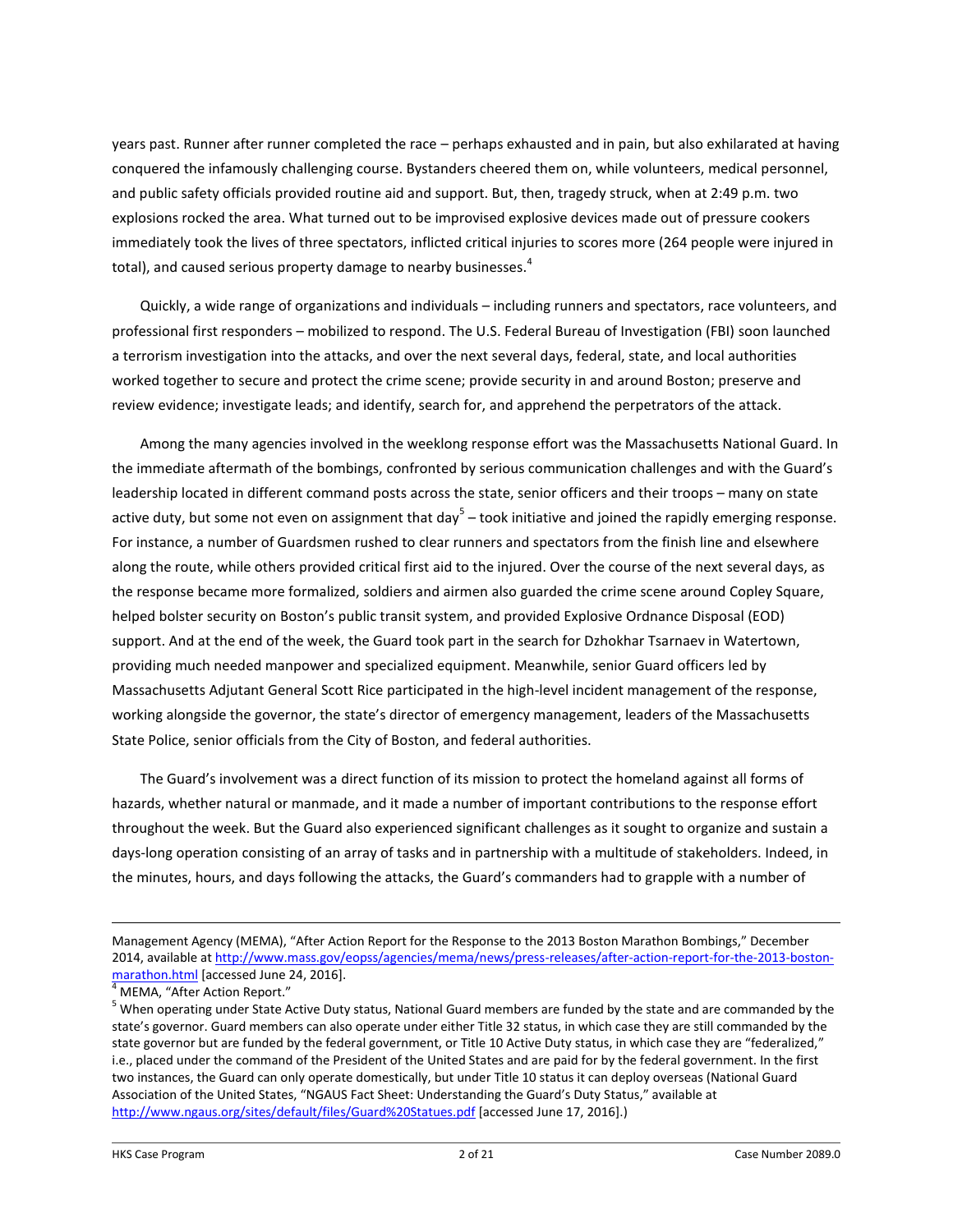difficult questions and obstacles. How would they overcome the "fog of war" that initially hung over the incident, with the agency's leaders scattered across the state and with those at the scene of the bombings having difficulty communicating back to headquarters and other command posts? How would the Guard integrate and partner with the civilian agencies leading the response to the bombings? What, exactly, would the Guard's role be in the response to a terrorist attack, the first to occur in Massachusetts in living memory? And if it was to provide security against an initially unknown number of terrorists, should – *and could* – the Guard arm its soldiers and airmen (i.e., "deputize" them) in order to better ensure their own safety and that of the population they were charged with protecting?

# **Marathon Monday, April 15, 2013: The Start**

More than 400 Guard members were on state active duty for the Marathon on Monday, April 15. Bussed in early that morning from armories located across the state, the vast majority of them were stationed at intervals along the route, tasked with supporting local law enforcement in crowd control, managing car traffic, and ensuring that the course was kept clear for the runners. <sup>6</sup> They were positioned in seven municipalities, starting in Hopkinton, where the race began, and through Brookline, the last town before the Marathon entered Boston, where it terminated (traditionally, the Guard did not man the course in Boston; instead, the city – which had a much larger police force than any other municipality in the state – preferred to manage security for the event largely on its own). $<sup>7</sup>$ </sup>

Guard officers described the mission as a routine affair. "We've been doing this for 30+ years," observed Lt. Col. Mark Merlino, Commander of the 79<sup>th</sup> Troop Command, whose "Task Force Patriot" provided command and control for the Guard's Marathon operations. "It really wasn't all too difficult. ... [The] soldiers showed presence of force on the course, just to help the [local] police because they can't really cover [it] all."<sup>8</sup> Massachusetts Assistant Adjutant General, Brigadier General Paul Smith concurred, adding that while the Guard and its partners were fully committed to ensuring the public's safety, the prevailing attitude was: "We've done this before. We've been here [before]."<sup>9</sup>

Notably, despite being tasked with supporting security operations along the race course, Guard members did not carry weapons on Marathon Monday. Unlike many other states, Massachusetts only rarely authorized its Guard to participate in domestic missions while armed, and doing so required explicit permission from the Governor. Guard leaders attributed this policy to the general political culture of Massachusetts, contrasting it with

<sup>&</sup>lt;sup>6</sup> James C. Lally, "Massachusetts National Guard Supports 117<sup>th</sup> Boston Marathon," *Massachusetts Minuteman: The Nation's First,* Spring 2013; Alfred Tripolone III, "MPs Use Training to Aid Local Authorities, Protect Citizens" *Massachusetts Minuteman: The Nation's First,* Spring 2013; Massachusetts National Guard, "Valor Amid Terror," *GX: The Guard Experience* 10 (2), 18-19; and telephone interview with Lt. Col. Mark Merlino, Massachusetts National Guard, March 20, 2015.

 $^7$  This did not mean, however, that the Guard and the City of Boston did not work together on other occasions. Each year, for instance, the Guard plays an important role in supporting security efforts during the city's high-profile Fourth of July celebration on Boston's Esplanade, a park along the southern bank of the Charles River (personal communication with Brigadier General Paul Smith, Massachusetts National Guard [ret.], August 16, 2016).

 $^8$  Telephone interview with Lt. Col. Mark Merlino, Massachusetts National Guard, March 20, 2015. Unless noted, subsequent quotations by and attributions to Merlino are from this interview.

<sup>&</sup>lt;sup>9</sup> Interview with Brigadier General Paul Smith, Massachusetts National Guard [ret.], December 19, 2014. Unless noted, subsequent quotations by and attributions to Smith are from this interview.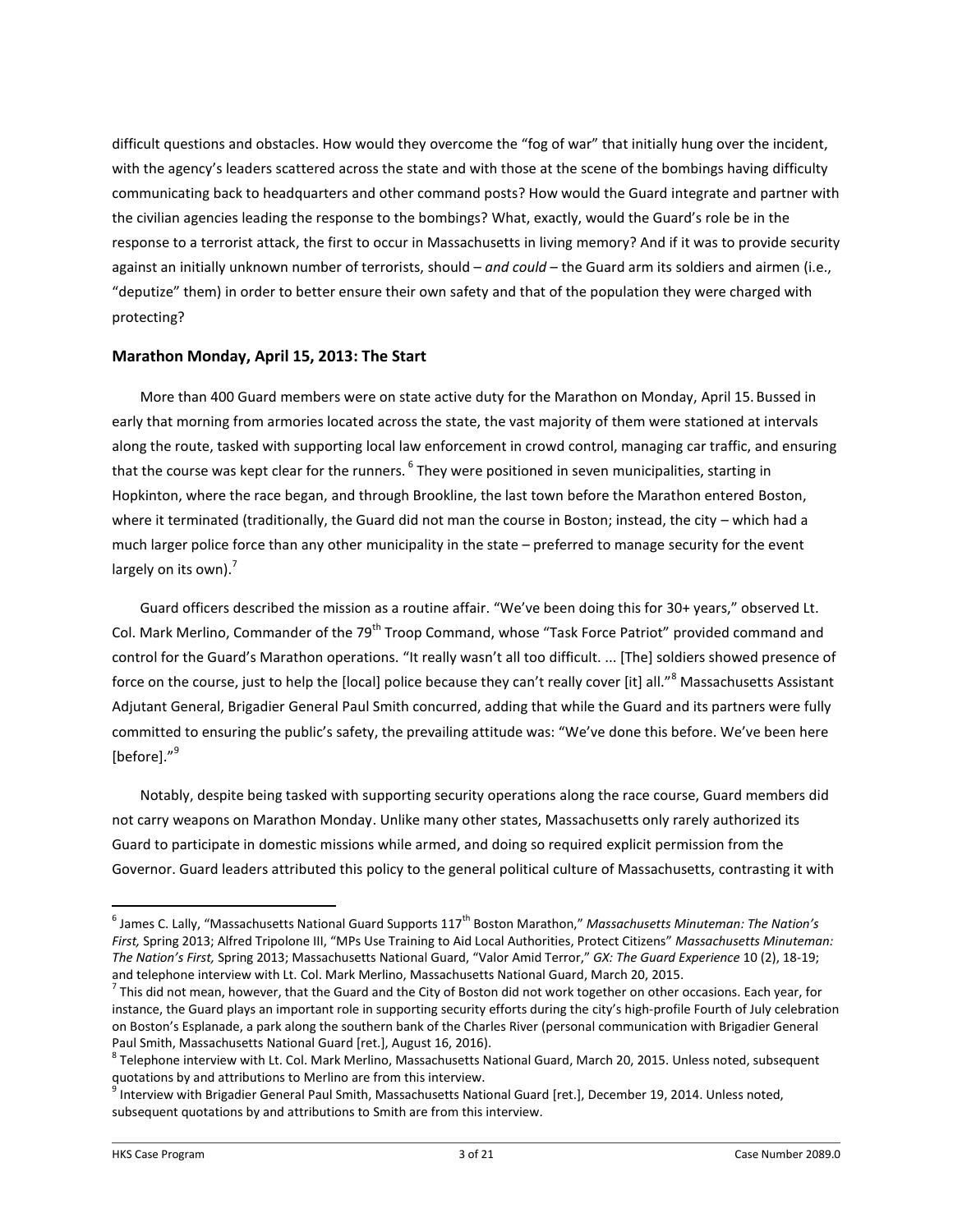many western states, where the attitudes, laws, and policies regarding firearms were much more permissive. They also pointed to the lasting legacy of the 1970 Kent State shootings, when Ohio National Guardsmen fired on and killed several unarmed students protesting actions related to the Vietnam War.<sup>10,11</sup>

Fortunately, soldiers and airmen assigned to the Marathon prior to 2013 rarely had to deal with seriously disruptive incidents; instead, as General Smith observed, their interactions with spectators typically consisted of small talk and pleasantries. All the same, the Guard and its partners worried about the potential for a major emergency occurring on race day, and in recent years they had made a point to establish a more sophisticated presence in the two locations along the route that they believed posed the highest security risk: Hopkinton and Boston. With tens of thousands of people crowded together in the early morning hours at and near the start line (in 2013, approximately 27,000 runners registered for the Marathon), $^{12}$  race organizers and local and state officials worried that Hopkinton was an especially tempting target for terrorists. Consequently, they staged a large portion of their resources there. "We couldn't defend the whole route, it's just not practical," explained Lt. Col. Martin Spellacy, the Guard's Director of Military Support. "So if you looked at how we array our forces – and not just the National Guard but [all of] public safety  $\dots$  [we] are always way heavy at Hopkinton."  $^{13}$ 

As part of this large show of force, the Guard deployed a portion of its Weapons of Mass Destruction Civil Support Team (CST) to Hopkinton. A federally chartered (but state-controlled) unit of 22 soldiers and airmen that specialized in chemical, biological, radiological, nuclear, and explosives (CBRNE) threat detection, the CST also provided rapid response and decision-making support to local authorities in the event of an actual emergency.<sup>14</sup> Under the command of Lt. Col. Matthew Woolums, the unit began the morning of the 15<sup>th</sup> monitoring for CBRNE threats at the congested start area in Hopkinton. After the Marathon's start, Woolums then followed the course eastward, ultimately joining another CST command post in Boston, located near the finish line. With thousands more people lining the last few miles of the course and with runners, dignitaries, the media, and other spectators crowding Copley Square, this area was also of particular concern. Thus, even though Boston declined to station

 $^{10}$  Merlino and Smith interviews; interview with Col. Frank Magurn, Massachusetts National Guard, December 18, 2014; interview with Major General Scott Rice, Massachusetts National Guard, November 12, 2013; and interview with Lt. Col. Matthew Woolums, Massachusetts National Guard, December 18, 2014.

 $11$  General Smith made a point to note, however, that the Commonwealth had in recent years occasionally permitted the Guard to operate in-state while armed, such as in 2011, when Guard members, under Smith's command, performed street patrols in Springfield, MA after a destructive tornado hit the city.

Boston Athletic Association, "Boston Marathon History: Participation," available at [http://www.baa.org/races/boston](http://www.baa.org/races/boston-marathon/boston-marathon-history/participation.aspx)[marathon/boston-marathon-history/participation.aspx](http://www.baa.org/races/boston-marathon/boston-marathon-history/participation.aspx) [accessed June 24, 2016].

<sup>&</sup>lt;sup>13</sup> Interview with Lt. Col. Martin Spellacy, Massachusetts National Guard, December 18, 2014. Unless noted, subsequent quotations by and attributions to Spellacy are from this interview.

<sup>&</sup>lt;sup>14</sup> For the 2013 Marathon, the full CST deployment was actually around 30 people, since the New York and Rhode Island National Guards also provided support through their own CSTs (Woolums interview; Jon Soucy, "National Guard's Civil Support Teams Respond to Crises Nationwide," April 18, 2013, available at

<http://www.nationalguard.mil/News/Article/574389/national-guards-civil-support-teams-respond-to-crises-nationwide/> [accessed June 1, 2016]; and U.S. Department of the Army, "Information Papers: ARNG Weapons of Mass Destruction Civil Support Teams," available at [https://www.army.mil/aps/08/information\\_papers/transform/ARNG\\_Civil\\_Support\\_Teams.html](https://www.army.mil/aps/08/information_papers/transform/ARNG_Civil_Support_Teams.html) [accessed August 8, 2016]).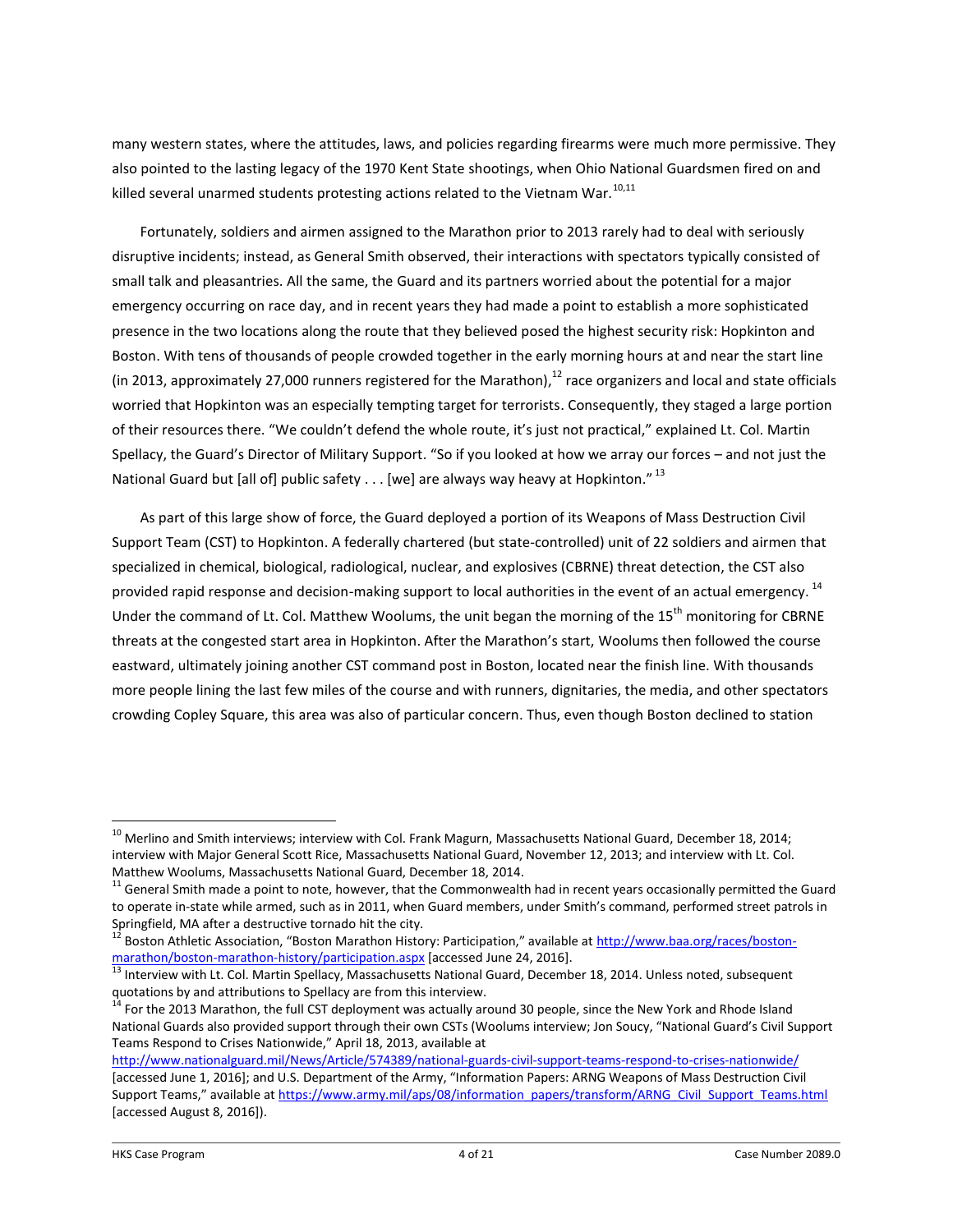National Guard troops along its stretch of the course, the city welcomed the Guard's more specialized resources, including the CST. 15

Underscoring the importance of Hopkinton and Boston on race day, the Guard's senior-most leaders, Massachusetts Adjutant General Rice and Assistant Adjutant General Smith, made appearances in both locations on the 15<sup>th</sup>. Arriving in the early morning in Hopkinton, each offered words of encouragement to Guard members stationed there, while also making sure they understood their assignments and had the support they needed. After determining that operations in Hopkinton were in order, Rice and Smith then made their way to Boston. By midmorning General Rice and his wife, accompanied by his executive officer, Major Bryan Pilllai, and two Guard soldiers who had won the Guard's annual "Best Warrior" competition, had settled into their seats in the grandstand at the finish line, ready to cheer on the victors and other elite runners as they completed the race (the first wave of athletes departed Hopkinton at 9 a.m. and began arriving in Boston a little more than two hours later).<sup>16</sup> Also now in the city, General Smith checked in with the CST's command post and toured the medical tents set up to care for athletes not far from the finish line. Meanwhile, Lt. Col. Merlino, who similarly had started the day in Hopkinton, traveled along the Marathon route to the towns of Natick and Wellesley, before returning to his command's headquarters in Rehoboth, MA, located about 50 miles south of Boston. From there he planned to monitor the rest of the race and oversee the safe return of Guard members to their home armories as race operations wound down.

For his part, the Guard's Director of Military Support, Lt. Col. Martin Spellacy, was monitoring events from afar. On the morning of the 15<sup>th</sup> – as he'd done for the past several years on race day – he reported to the Marathon's Multi-Agency Coordination Center (MACC), which was located at the Massachusetts Emergency Management Agency's (MEMA) bunker in Framingham, MA, approximately 20 miles west of downtown Boston. There, Spellacy worked alongside about 80 other representatives of organizations and jurisdictions involved in the event. This group included, among others, liaisons from all the municipalities that hosted part of the Marathon; MEMA; local and state law enforcement agencies, fire departments, and emergency medical services; the Federal Emergency Management Agency (FEMA) and its parent agency, the U.S. Department of Homeland Security (DHS); the FBI; and the Boston Athletic Association (BAA), the race organizer. Designed to coordinate multi-agency and multi-jurisdictional aspects of public safety, public health, and emergency medical services during the Marathon, the MACC also helped provide overall situational awareness throughout the day.<sup>17</sup>

Every year, MEMA convened a subset of this group to review and revise the jurisdictions' and agencies' various public safety plans related to the Marathon.<sup>18</sup> While they made important adjustments, incorporating

<sup>&</sup>lt;sup>15</sup> Woolums interview. Unlike other Guard units, members of the CST deployed in polo shirts and khakis (as opposed to militarystyle attire), which was more palatable to officials in Boston concerned about having uniformed soldiers patrolling the city. <sup>16</sup> Athletes departed Hopkinton in stages, beginning at 9 a.m. when mobility-impaired participants took off from the start line. The elite women runners began the race at 9:32 and the elite men, along with "wave 1 runners," started at 10:00 a.m. (MEMA, "After Action Report").

<sup>&</sup>lt;sup>17</sup> Other coordination centers also operated on Marathon Monday, including Boston's Unified Command Center, which was based out of the Boston Police Department's headquarters and which hosted representatives of the city's police force, fire department, and emergency medical services, as well as officials from the MBTA's (the regional transit authority) transit police and the Massachusetts State Police (Ibid).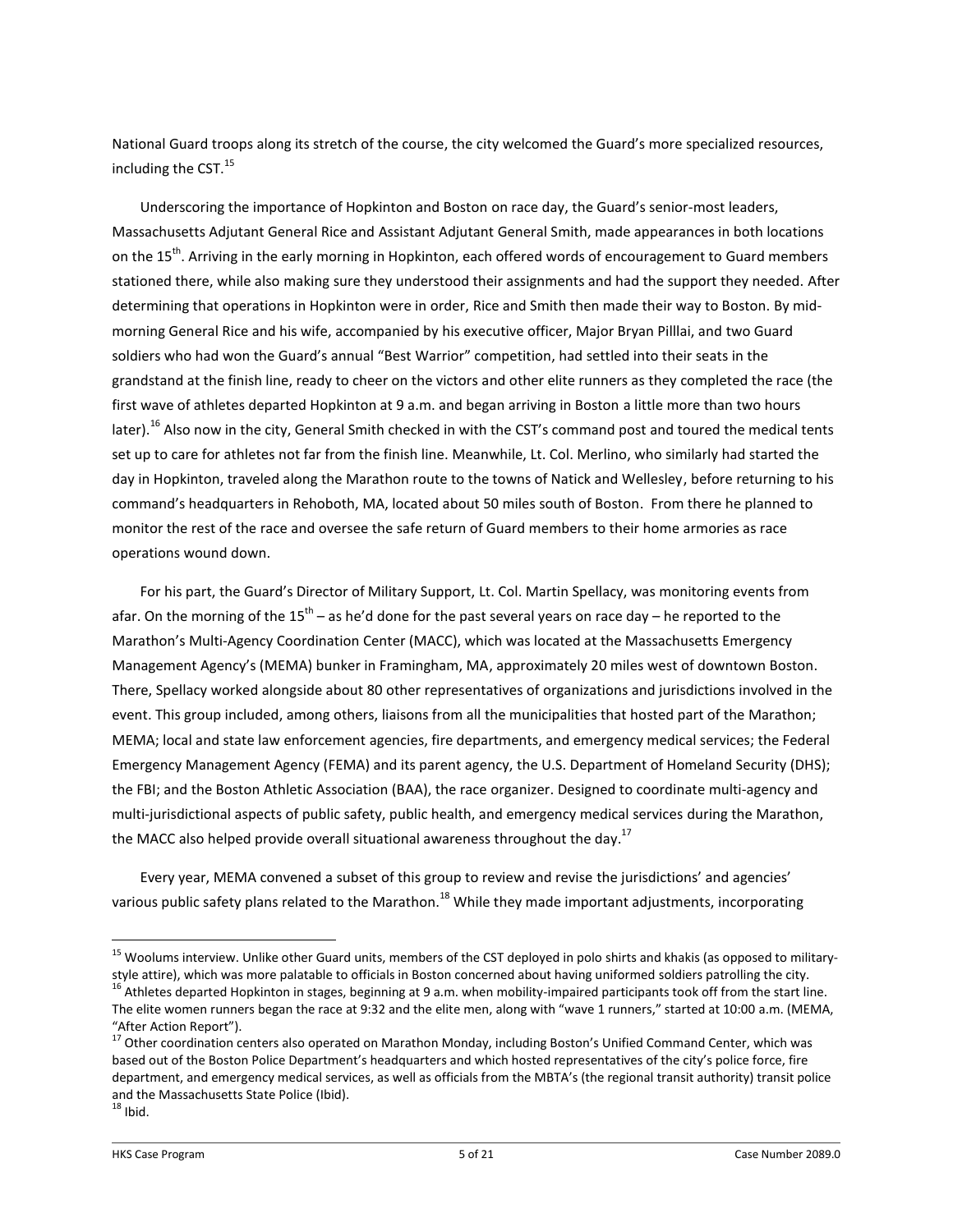lessons learned from previous races, the underlying framework and many of the individuals involved remained relatively constant over time. Echoing other Guard officers' appraisal of the Marathon as a generally routine mission, Spellacy noted that this framework "[hadn't] really changed over the years." Accordingly, as Spellacy and his counterparts took their places in the MACC on the morning of the 15<sup>th</sup>, they settled into a familiar set of roles and responsibilities for Marathon Monday.<sup>19</sup>

# **An Attack on the Homefront and the Initial Response: Monday Afternoon and Evening**

As the hours passed, race operations in the western-most towns of the course began to wind down, and Guard soldiers and airmen stationed in these municipalities prepared to return to their home armories.<sup>20</sup> A similar process played out at the MEMA bunker in Framingham: once all runners had made their way through a town, that town's liaison was free to leave the MACC.<sup>21</sup> Meanwhile, in Boston, the Guard's senior leaders also began moving on with the rest of their day. Shortly after noontime, once the winners of the race had been crowned, General Smith started making his way home, while General Rice and his wife took his executive officer and the two young soldiers with whom they had watched the race onto the course to congratulate military runners and then to lunch at a restaurant not far from Copley Square.

Although thousands of runners continued to make their way across the finish line throughout the early afternoon, worries that the Marathon would experience a disruptive event had begun to subside. As Lt. Col. Spellacy observed, the operating assumption was that if anyone had wanted to attack the Marathon, they most likely would have done so around midday, when the elite runners were finishing the race or receiving their medals – moments of peak international media coverage, when spectators, including numerous VIPs, were still tightly packed around the finish line.

But the mid-afternoon calm was suddenly shattered when, at 2:49 p.m., two explosions rocked the area around Copley Square, the first blast occurring directly adjacent to the finish line, in front of the Marathon Sports store at 671 Boylston Street, and the second about a block and a half away, outside of the Forum Restaurant at 755 Boylston.<sup>22</sup> At first, some Guardsmen who happened to be in the vicinity weren't quite sure what they had heard – perhaps a gas explosion? But the second blast made it all too clear, especially to those with combat experience, that bombs were detonating in the heart of their city.<sup>23</sup> As the investigation into the attacks later revealed, Dzhokhar and Tamerlan Tsarnaev – brothers whose family had settled in the early 2000s in Cambridge, MA, after fleeing the turbulent Caucasus region of the former Soviet Union – had just moments earlier placed

 $19$  Spellacy emphasized that the group members' familiarity with one another proved advantageous in several key ways. Relationships developed over time, he said, helped build trust, made clear in advance what each person and their respective organization could and could not do in support of an emergency response, and facilitated a collaborative environment when tasks were not clearly defined or anticipated (personal communication with Lt. Col. Martin Spellacy, Massachusetts National Guard, August 25, 2016).

<sup>&</sup>lt;sup>20</sup> MEMA, "After Action Report."

<sup>&</sup>lt;sup>21</sup> Spellacy interview.

<sup>&</sup>lt;sup>22</sup> MEMA, "After Action Report."

<sup>&</sup>lt;sup>23</sup> Interview with Col. George Harrington, Massachusetts National Guard, December 18, 2014; Woolums interview; and James Sullivan, "In the Company of Patriots," *GX: The Guard Experience,* Vol 10 (3), 2013, 98-101.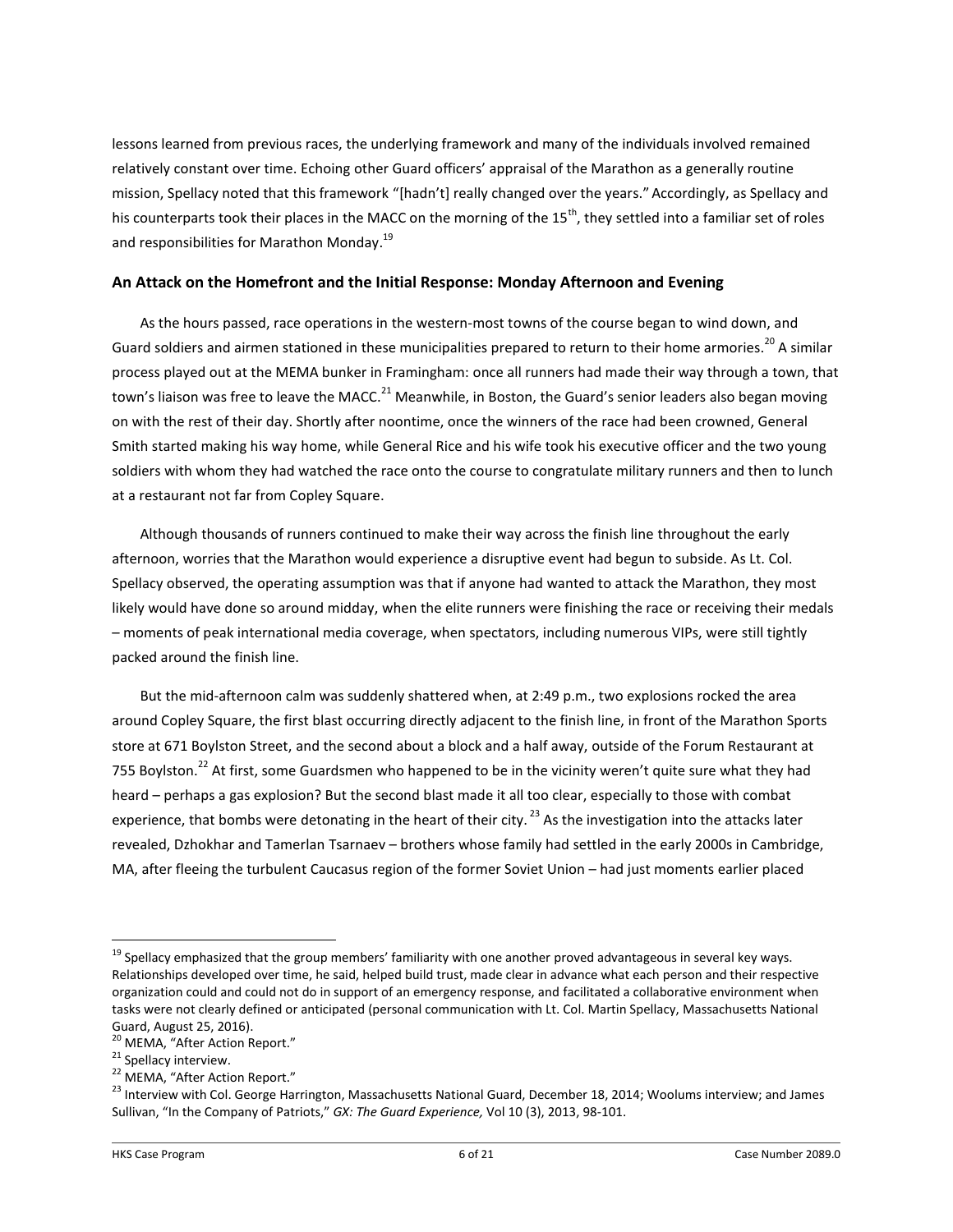backpacks containing homemade bombs on the sidewalk in front of the two locations, before walking away and detonating the devices.<sup>24</sup>

# *A Rush to Save Lives*

Several off-duty members of the Guard's 1060<sup>th</sup> Transportation Company were not far from the finish line at the time of the bombings, having just finished the "Tough Ruck" march – a fundraiser benefitting families of fallen soldiers in which Guard members walked the length of the Marathon in uniform, each carrying a rucksack weighing 35 - 40 lbs. <sup>25</sup> Instinctively, they raced toward the blasts. Arriving at the bomb sites just seconds after the explosions, they came across terrible scenes of carnage – people with severed limbs, shrapnel wounds, and burns; pools of blood and debris strewn across the pavement; and, worst of all, the bodies of the three people who had immediately lost their lives as a result of the bombings: Krystle Campbell (29 years old), Lu Lingzi (23), and Martin Richard  $(8).^{26}$ 

Noticing that security netting and scaffolding were hindering access to the victims, several members of the 1060<sup>th</sup> rushed to tear down the barriers. With no knowledge of the full scale and scope of the attack, they could have very well encountered additional hazards. But the urgency of the situation propelled them forward. As 1<sup>st</sup> Lt. Steve Fiola observed, "It's like the switch turns on, and you just go, and you just do what you're supposed to do to accomplish the mission."<sup>27</sup>

Members of the company also evacuated people seated in the viewing grandstand and helped provide first aid to the injured.<sup>28, 29</sup> In doing so, they joined other bystanders and on-duty first responders, as well as volunteers from the BAA's two nearby medical tents, who had mobilized to triage and prepare the injured for transport to nearby hospitals via the ambulances now flocking to the scene. <sup>30</sup> Collectively, their efforts proved crucial in saving

<sup>24</sup> MEMA, "After Action Report;" and Boston Globe Staff, "A Reconstruction of Terror," *The Boston Globe,* April 28, 2013, available at

<http://archive.boston.com/news/local/massachusetts/2013/04/27/bombreconstruct/fm7cz4gY8oVYEtM50cmlGN/story.html> [accessed September 20, 2016]. For more on the Tsarnaev family, see: "The Fall of the House of Tsarnaev," *The Boston Globe,*  December 15, 2013, available a[t http://www.bostonglobe.com/Page/Boston/2011-](http://www.bostonglobe.com/Page/Boston/2011-2020/WebGraphics/Metro/BostonGlobe.com/2013/12/15tsarnaev/tsarnaev.html)

[<sup>2020/</sup>WebGraphics/Metro/BostonGlobe.com/2013/12/15tsarnaev/tsarnaev.html](http://www.bostonglobe.com/Page/Boston/2011-2020/WebGraphics/Metro/BostonGlobe.com/2013/12/15tsarnaev/tsarnaev.html) [accessed September 20, 2016]. <sup>25</sup> Bob Reinert, "National Guard Soldiers Recall Heroic Actions at Boston Marathon," April 25, 2013, available at

<https://www.army.mil/article/101694/> [accessed June 1, 2016]; and Sullivan, "In the Company of Patriots." <sup>26</sup> MEMA, "After Action Report;" Reinert, "National Guard Soldiers Recall Heroic Actions at Boston Marathon;" and Sullivan, "In

the Company of Patriots."

<sup>&</sup>lt;sup>27</sup> Quoted in Reinert, "National Guard Soldiers Recall Heroic Actions at Boston Marathon."

<sup>&</sup>lt;sup>28</sup> Among those in the stands were relatives of victims of the mass shooting at Sandy Hook Elementary School in Newtown, CT, which had occurred just a few months earlier (Reinert, "National Guard Soldiers Recall Heroic Actions at Boston Marathon;" and Sullivan, "In the Company of Patriots").

<sup>&</sup>lt;sup>29</sup> General Rice had made it known in advance that if an emergency occurred during the Marathon, Guard members participating in the Tough Ruck would be placed on state active duty. Thus, when the bombs exploded, scores of additional offduty soldiers marching along the racecourse were absorbed into various aspects of the response. In addition to the action of those at the scene of the attack, others assisted the Boston Police with crowd control about a mile before the finish line, where the police had begun stopping runners following the explosions (Rice Interview).

 $30$  The effectiveness of this mass trauma medical response was due in part to measures taken in the aftermath of an unseasonably warm 2012 Marathon, when a large number of runners suffering from the heat severely taxed the medical system in place for that year's race. The BAA and its partners thus made a concerted effort to make sure that the medical tents were well staffed and supplied in 2013 (MEMA, "After Action Report").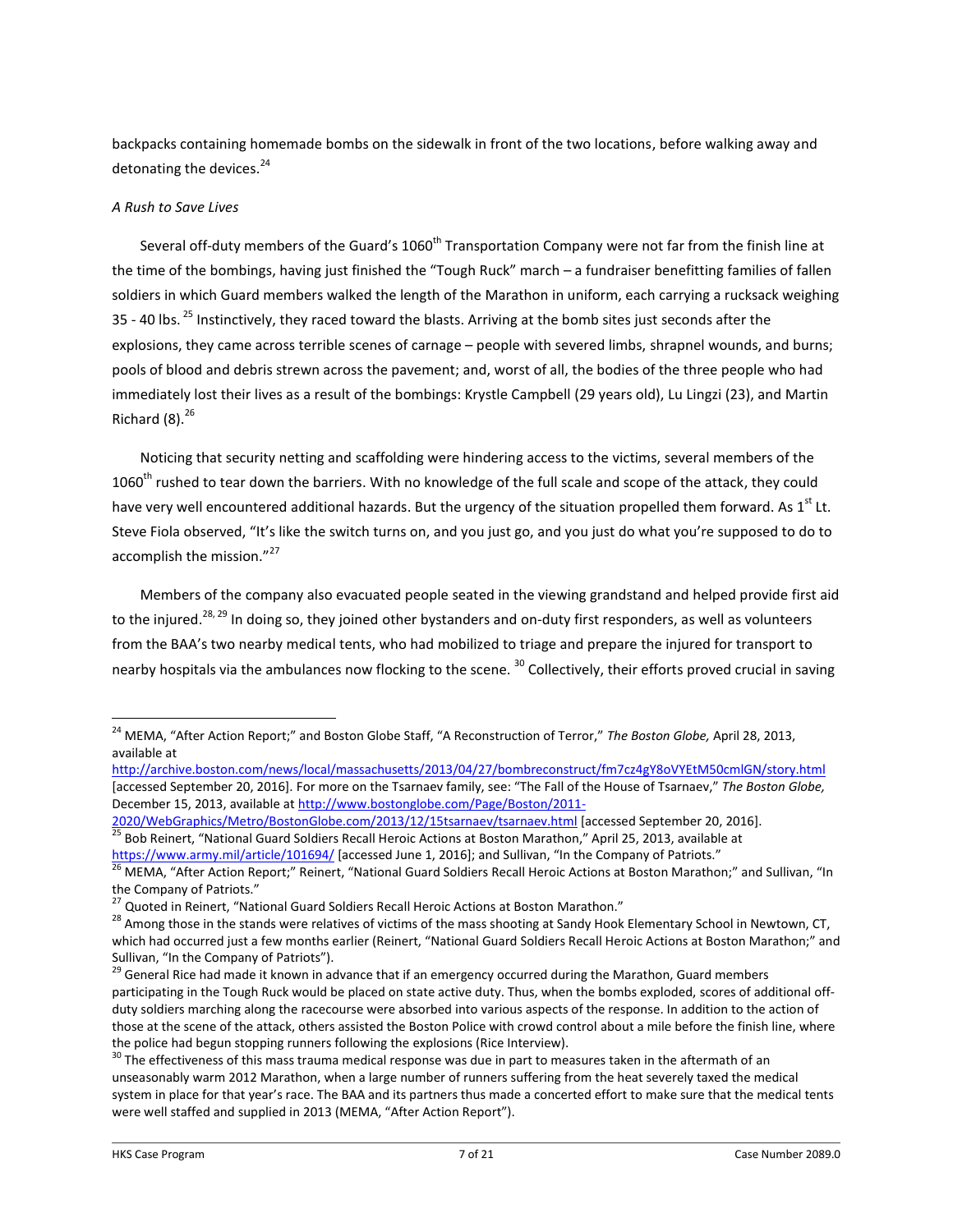lives and preventing even more suffering. Every single person brought to a hospital survived – including a number of people with life-threatening injuries. $31$ 

# *The Civil Support Team Responds*

The Guard's CST was also involved in the on-scene response immediately following the attack. At the time of the blasts, team commander Matthew Woolums was a few streets away from the finish line, working out of an SUV that served as his Tactical Operations Center. Following the second explosion, he looked up to see "a wall of people" rushing towards him from the direction of the finish line.<sup>32</sup> His first thoughts were of several CST members he had positioned there. Desperate to confirm their safety, he tried contacting them via the operations center. Unable to connect, he then started driving his SUV toward the site of the attack. "It was kind of like swimming upstream, with everyone running towards us," Woolums recalled. But with the SUV's lights flashing and its sirens blaring, it served as a beacon to CST members, and he was soon able to account for his entire team: no one was injured or killed. By then, the CST had also assessed its meters' readings for the presence of chemical and radiological materials in the vicinity of the finish line: all were negative (this corresponded with the results of metering separately conducted by Boston Fire and Police). It was welcome news – albeit amidst the terrible pain and destruction the bombings had otherwise wrought.

Although the CST reported the negative readings up the Guard's chain of command, reporting mechanisms were not in place to disseminate the information to all organizations now taking part in the response. As a result, concerns about possible chemical or radiological contamination lingered, and some of the hospitals that had started to receive the injured spent valuable time considering whether to conduct their own screenings (all eventually decided not to).<sup>33</sup> This, Woolums acknowledged, could easily have been avoided. "We should have been more effective in communicating our negative findings versus just saying, 'Oh, it's negative, there's nothing more to say,'" he reflected. "If people aren't told that there isn't a threat versus being told only when there is a threat, they'll make the assumption that these victims are contaminated with something."

But conducting CBRN assessments was not the only task the CST performed in the immediate aftermath of the bombings. Team members also focused on searching for secondary devices, mirroring the actions of the Guardsmen from the 1060<sup>th</sup> Transportation Company.<sup>34</sup> "We really didn't know at that point what had happened necessarily. We didn't know who did it, and we didn't know what might come next," Woolums said. "[So] you started thinking about everything from more IEDs to snipers on the rooftop – because that's how we think and that's how we train." Accordingly, CST members removed the plywood from the grandstand bleachers, so that they could crawl in the tight, dark space below and search for additional devices. They were well aware of the risk

<sup>&</sup>lt;sup>31</sup> MEMA, "After Action Report."

<sup>&</sup>lt;sup>32</sup> Interview with Lt. Col. Matthew Woolums, Massachusetts National Guard, December 18, 2014. Unless noted, subsequent quotations by and attributions to Woolums are from this interview.

<sup>&</sup>lt;sup>33</sup> MEMA, "After Action Report"; personal communication with Lt. Gen. Scott Rice, former Adjutant General, Massachusetts National Guard, September 3, 2016; and Woolums interview.

<sup>&</sup>lt;sup>34</sup> CST members considered helping with first aid, but quickly determined that the emergency medical response was well in hand. "There were so many vests that said 'physician' on the back, it was just unbelievable," Woolums observed of the many medical workers who converged on the scene of the attack and took immediate action following the bombings. "So there wasn't much in terms of casualty care that we needed to worry about."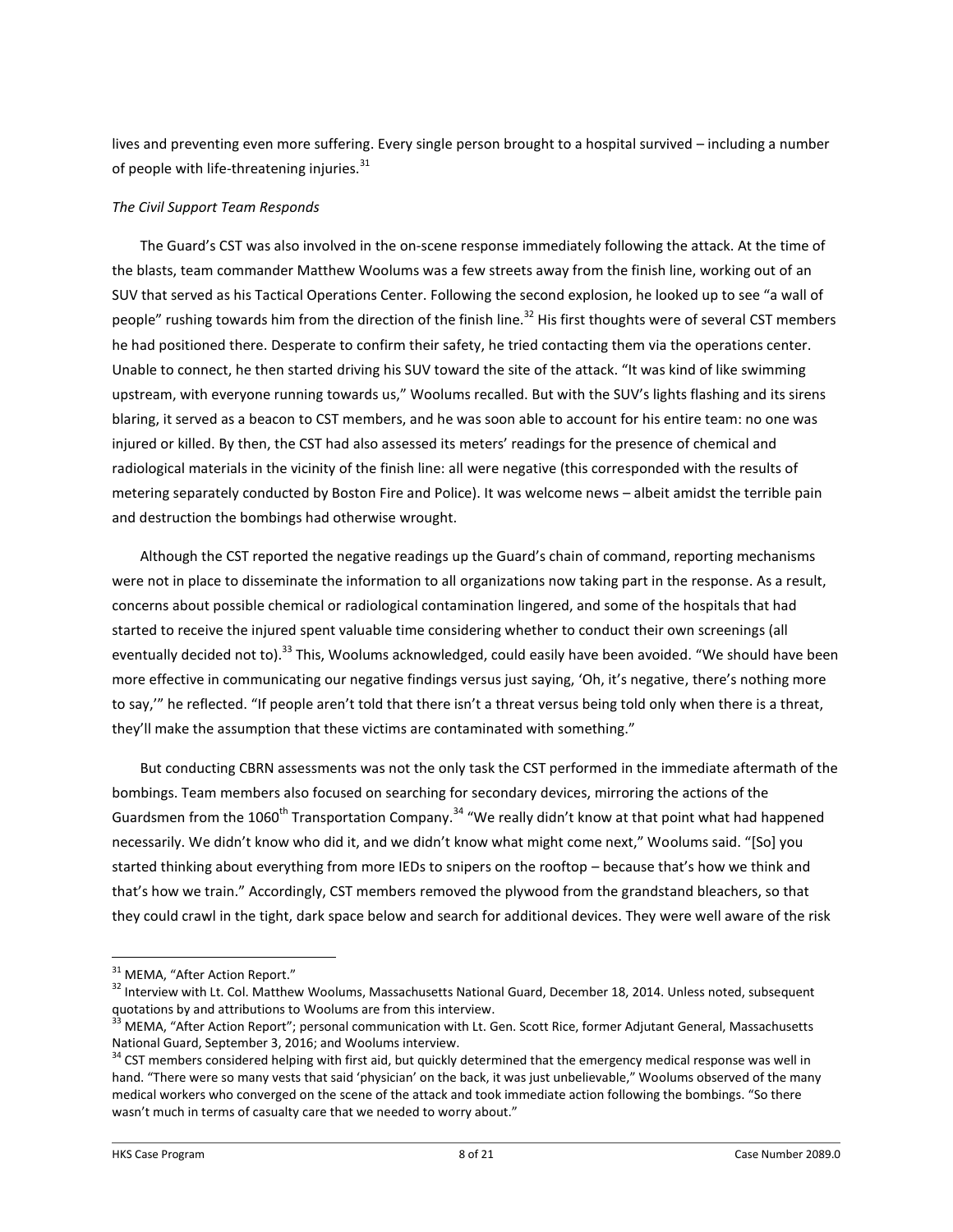they faced, but Woolums recalled, "We felt we needed to do it because there were first responders and victims lying on the street, still within harm's way."

# *Improvising and Forming Command*

As this initial phase of the response played out, the Guard's senior leadership began connecting with one another, both in person and – with some more difficulty – remotely. Like the members of the 1060<sup>th</sup>, Col. George Harrington was not on duty but happened to be close to the site of the bombings. Harrington, who had recently become Commander of the 51<sup>st</sup> Troop Command after having led the 79<sup>th</sup> (Lt. Col. Merlino had succeeded him), had been at his day job, working out of an office located just steps away from the finish line, when he heard the explosions. He immediately picked up his phone and called Merlino, who was now at his command's headquarters in Rehoboth, to report the blasts. Having served together in Afghanistan, the two men had a close rapport, and Merlino initially thought that Harrington was making some sort of joke, intentionally giving him a hard time during his first year leading Task Force Patriot. But as Harrington continued to insist that he was serious, Merlino caught a glimpse of images from the finish line on the television in front of him, which confirmed his friend's report. Anticipating that the Guard would be drawn into whatever response was about to unfold, the two quickly improvised a plan: Harrington would go to the site of the bombings and provide assessments and support to Merlino, as Merlino made his way from Rehoboth to Boston.<sup>35</sup>

Meanwhile, General Rice had just finished lunch with his wife, executive officer, and the two soldiers with whom they had spent the day. They were in his car, not far from Copley Square, when the bombs exploded. Following the blasts, they made their way through the crowds to the site of the attack. The soldiers stayed behind at the medical tents to help tend to the wounded, while Rice and Major Pillai found Woolums. Harrington, who by then had rushed out of his office to get a better sense of what was happening, joined the three men as they regrouped momentarily at the CST's command post. <sup>36</sup>

Although relieved to have so quickly linked up with two of his officers on scene, General Rice struggled to connect with other Guard leaders located outside of Boston. Making and receiving calls by cellphone in the Copley Square area had become extremely difficult. Fortunately, he was able to reach several key people, including General Frank Grass, Chief of the National Guard Bureau, whom he apprised of the situation, and Merlino, who was now preparing to depart Rehoboth for Boston. Unsure of when he'd have regular phone access, the adjutant general instructed Merlino to keep in touch with the Guard's Joint Force Headquarters, located at Hanscom Air Force Base in Bedford, MA (a suburb of Boston), to coordinate operations going forward.<sup>37</sup>

Around this time, Rice also came across Kurt Schwartz, the director of MEMA and Rice's immediate supervisor. Along with senior leaders of the Boston Police Department, the Massachusetts State Police, and the MBTA's transit

<sup>&</sup>lt;sup>35</sup> Harrington and Merlino interviews.

<sup>&</sup>lt;sup>36</sup> Personal communication with Lt. Gen. Scott Rice, former Adjutant General, Massachusetts National Guard, September 3, 2016; and Harrington and Woolums interviews. Because he was in his business clothes, Harrington initially had some difficulty getting to the scene of the blasts, as police had begun clearing all civilians out of the area – but Woolums was soon able to solve this problem by providing Harrison with an access badge.

<sup>&</sup>lt;sup>37</sup> Merlino, Rice, and Woolums interviews.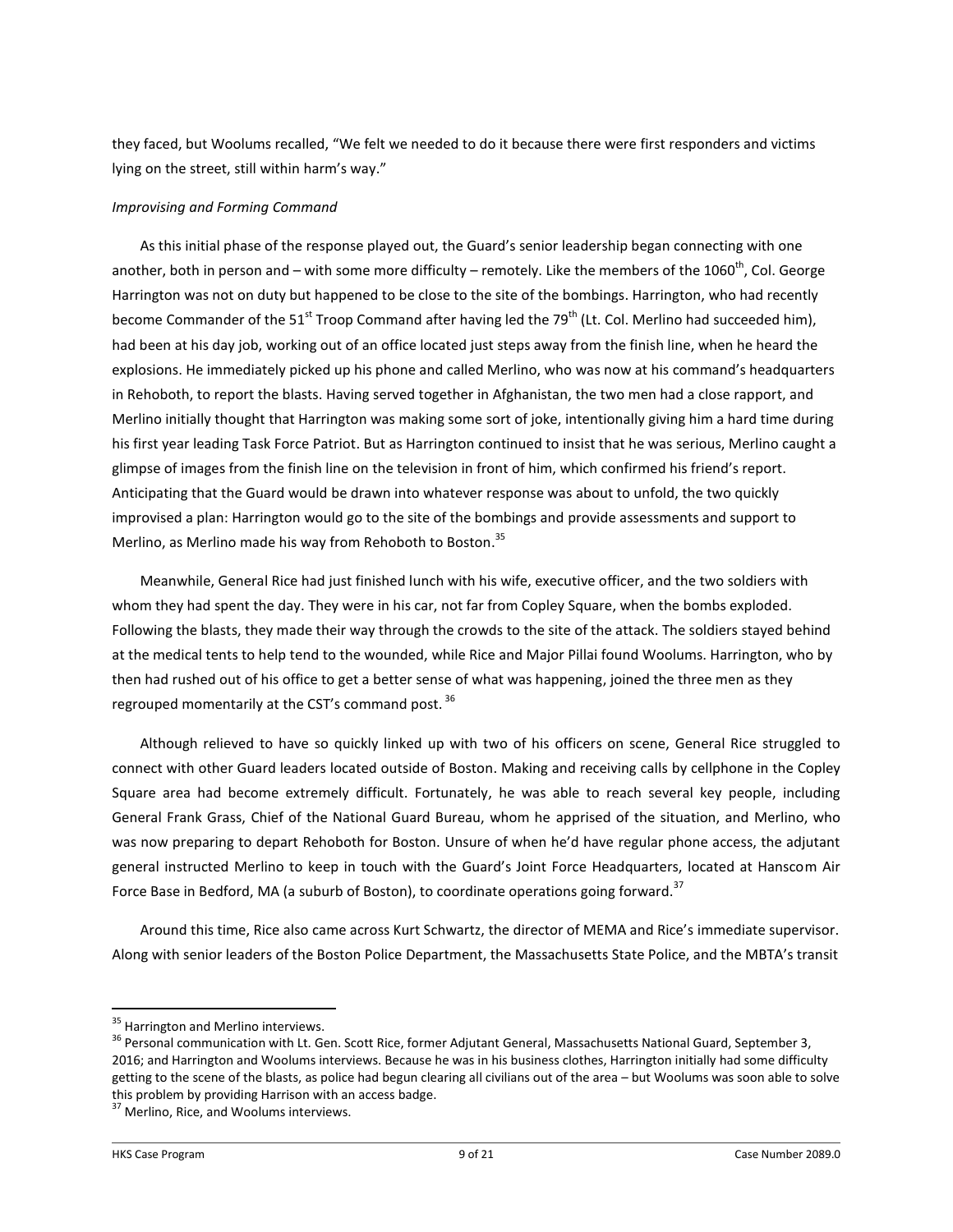police, Schwartz had formed an ad hoc unified command on Boylston Street immediately after the bombings.<sup>38</sup> And within 40 minutes of the attack, he had secured space for the group at the Copley Square Westin Hotel, a convenient location that was close enough to the bombings but sufficiently removed from the commotion on the ground. Accompanied by Harrington, Woolums, and several members of the CST, Rice then relocated to the Westin to join what was still a nascent unified command – but one that was about to expand considerably to encompass a host of senior political and operational leaders, who would provide strategic oversight of the response over the next several days.<sup>39</sup>

Many of the core members of the unified command were quickly joined at the Westin by their deputies and additional staff. According to a number of people there, this made for a highly chaotic atmosphere in the first few hours following its establishment. (Adding tension and confusion were several additional explosions caused by EOD teams detonating suspicious packages left in the area.) As Woolums put it, "It was a nightmare. It was a mess. … At one point they tried to get us squared away, [with announcements of] 'if you don't need to be here, get out.' … And it kind of cleared up, [but] next thing you know, it kind of filled up again. … [It] ended up working out, but I wouldn't say it was very organized." General Rice agreed with this assessment – to an extent. He also emphasized that the Guard and other agencies at the unified command managed to work around the challenges. For instance, the senior leaders who formed the core of the unified command were eventually given their own space in the Westin, separate from the large ballroom where their subordinates remained. There, the executives could discuss strategy in a more private setting, with significantly fewer distractions. They then would periodically visit with their staffs, updating them on developments and relaying assignments.<sup>40</sup>

The first issue General Rice tackled after joining unified command was obtaining authority from MEMA Director Schwartz for mobilizing additional forces. Schwartz quickly authorized Rice to activate up to 2,000 Guardsmen. This turned out to be more than Rice needed, but knowing he could call in that many men and women gave him the flexibility to accommodate the various requests for support that his counterparts in the unified command soon began making. This included a request from the Boston Police Department (BPD) for the Guard to secure an approximately 15-block area around the finish line, which was now a crime scene associated with a suspected act of terrorism. Rice agreed to provide about 200 Guardsmen to carry out the task, which freed the FBI and BPD to focus on other elements of the ballooning investigation, and – in the case of the police – to carry out their routine duties in other parts of the city. $41,42$ 

<sup>&</sup>lt;sup>38</sup> MEMA, "After Action Report."

<sup>&</sup>lt;sup>39</sup> Among others, they included the Governor of Massachusetts, Deval Patrick; the Mayor of Boston, Tom Menino; the Secretary of the state's Executive Office of Public Safety and Security, Andrea Cabral; MEMA Director Schwartz; the Commissioner of the Boston Police Department, Ed Davis; the Superintendent of the Massachusetts State Police, Timothy Alben; the chief of the MBTA transit police, Paul MacMillan; and the Special Agent in Charge of the FBI's Boston office, Richard DesLauriers; along with Boston's fire commissioner, chief of emergency medical services, and director of emergency management (MEMA, "After Action Report").

<sup>&</sup>lt;sup>40</sup> Harrington, Rice, and Woolums interviews.

<sup>&</sup>lt;sup>41</sup> Harrington, Rice, and Spellacy interviews; and interview with Major Eric DiNoto, Massachusetts National Guard, December 19, 2014.

 $42$  Over the course of the next several days, groups of 3-5 Guardsmen manned each intersection in 12-hour shifts. They were eventually relieved by Boston Police (Harrington interview).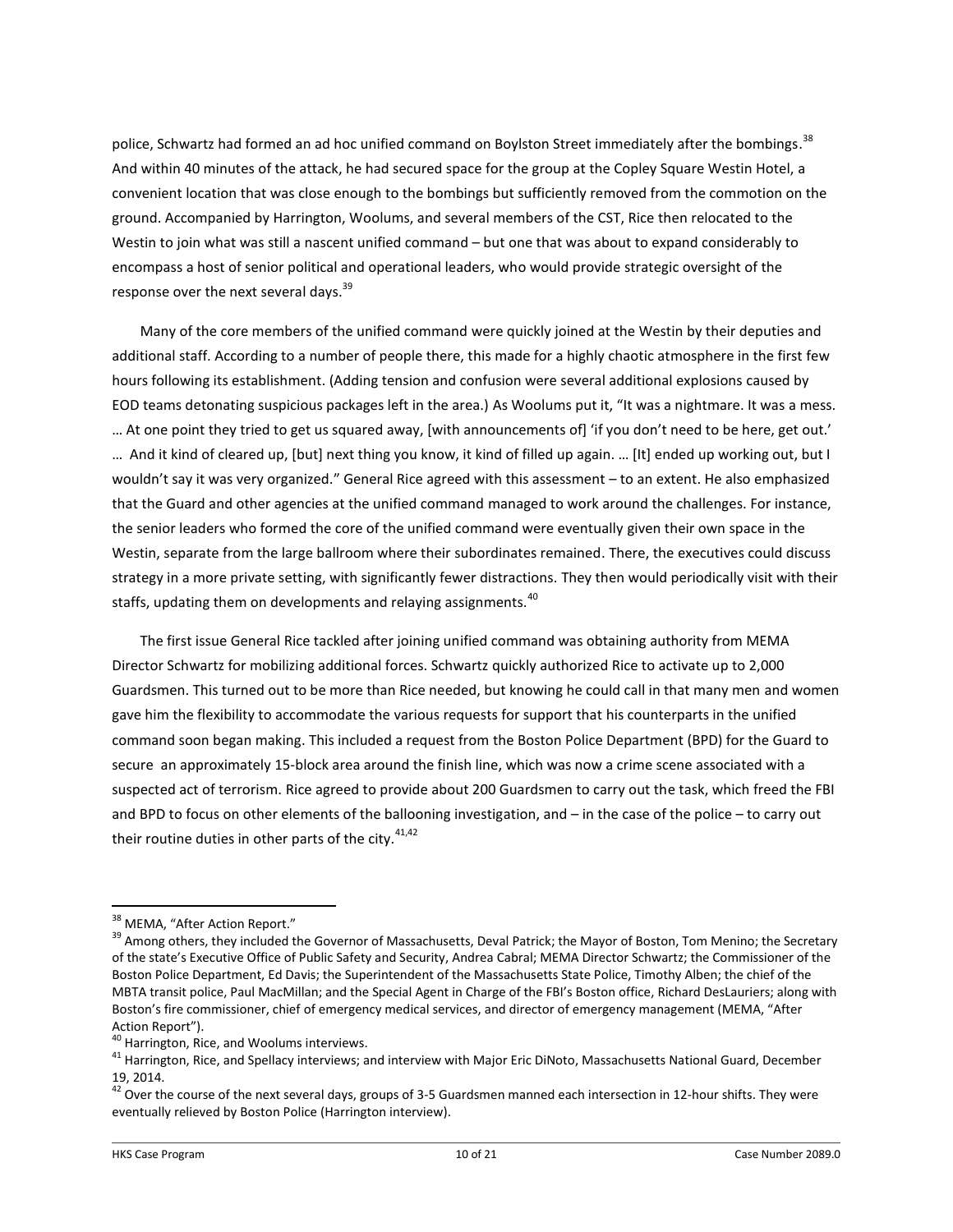Members of Unified Command also debated whether to shut down Boston's public transit system (the "T"). On one hand, authorities worried that it represented an easy target for the Marathon bombers. But they ultimately determined that they needed to keep subway lines and bus routes open, so that Boston area residents and the throngs of tourists in town for the race could return to their homes and hotels. Still, security on the T was a real concern, and members of unified command began considering how to implement a system for searching passengers' bags and belongings. The T's transit police force was far too small to manage this process on its own, so Rice and the head of the transit police worked out an agreement in which Guardsmen would augment police in conducting random searches (as opposed to every single bag, which would have been far too time consuming and required a large amount of personnel). Another 250 Guardsmen were assigned to this task.<sup>43</sup>

Soon after joining Unified Command, Rice also learned that the state police had decided to set up a command post on Boston Common. Realizing that this would be a good location to stage Guard resources, Rice asked Col. Harrington to work with Joint Force Headquarters to spread the word that Guardsmen should report there. He also instructed Harrington to relocate to the Common himself to begin organizing the Guard's operation. The CST, however, remained at the Westin, where it provided key support to General Rice and other members of unified command. With communications challenges still plaguing the Copley Square area, Rice and others continued to have a hard time keeping in contact with their respective agency's headquarters. Fortunately, the CST was able to help overcome this hurdle by placing a vehicle with wireless capabilities directly outside the Westin and then running cables into the hotel. This enabled Rice to stay in touch with Joint Force Headquarters back at Hanscom and went a long way in facilitating better coordination across the Guard's senior leadership.

Several other Guardsmen played important roles at the Westin as well. Among them was Major Eric DiNoto, who arrived there in the late afternoon. He had been enjoying the Patriots Day holiday with his family, but following the bombings he received orders from Hanscom instructing him – as the Guard's alternate liaison officer to MEMA (Martin Spellacy's back-up) – to report to the unified command center at the Westin. Most of the decision making for the unfolding response was taking place there, and with Spellacy at the MEMA bunker in Framingham, the Guard needed DiNoto in Boston.

Upon arriving at the Westin, DiNoto came across what he described as a scene of "controlled chaos" – a mass of officials, clustered together by agency. "No one really [was] interacting with one another," DiNoto recalled.<sup>44</sup> Thus, after checking in with the CST, DiNoto made a point to circulate around the room, introducing himself to other agency representatives, distributing his business cards, and explaining that he could help facilitate requests for Guard resources. Among the first to take him up on the offer were representatives of the Boston Police Department (BPD), who wanted to follow up on the agreement made in the unified command to deploy Guardsmen to the crime scene. DiNoto, in turn, began explaining the next steps in formalizing the arrangement. "[First, local authorities] send up a request, and the request goes to MEMA. We have an LNO [liaison officer] at MEMA – they vet it, and then it goes to the National Guard," he told the BPD representatives, assuring them that he would walk them through the process and help write the official request. But when DiNoto advised his

<sup>&</sup>lt;sup>43</sup> MEMA, "After Action Report;" and Rice interview.

<sup>&</sup>lt;sup>44</sup> Interview with Major Eric DiNoto, Massachusetts National Guard, December 19, 2014. Unless noted, subsequent quotations by and attributions to DiNoto are from this interview.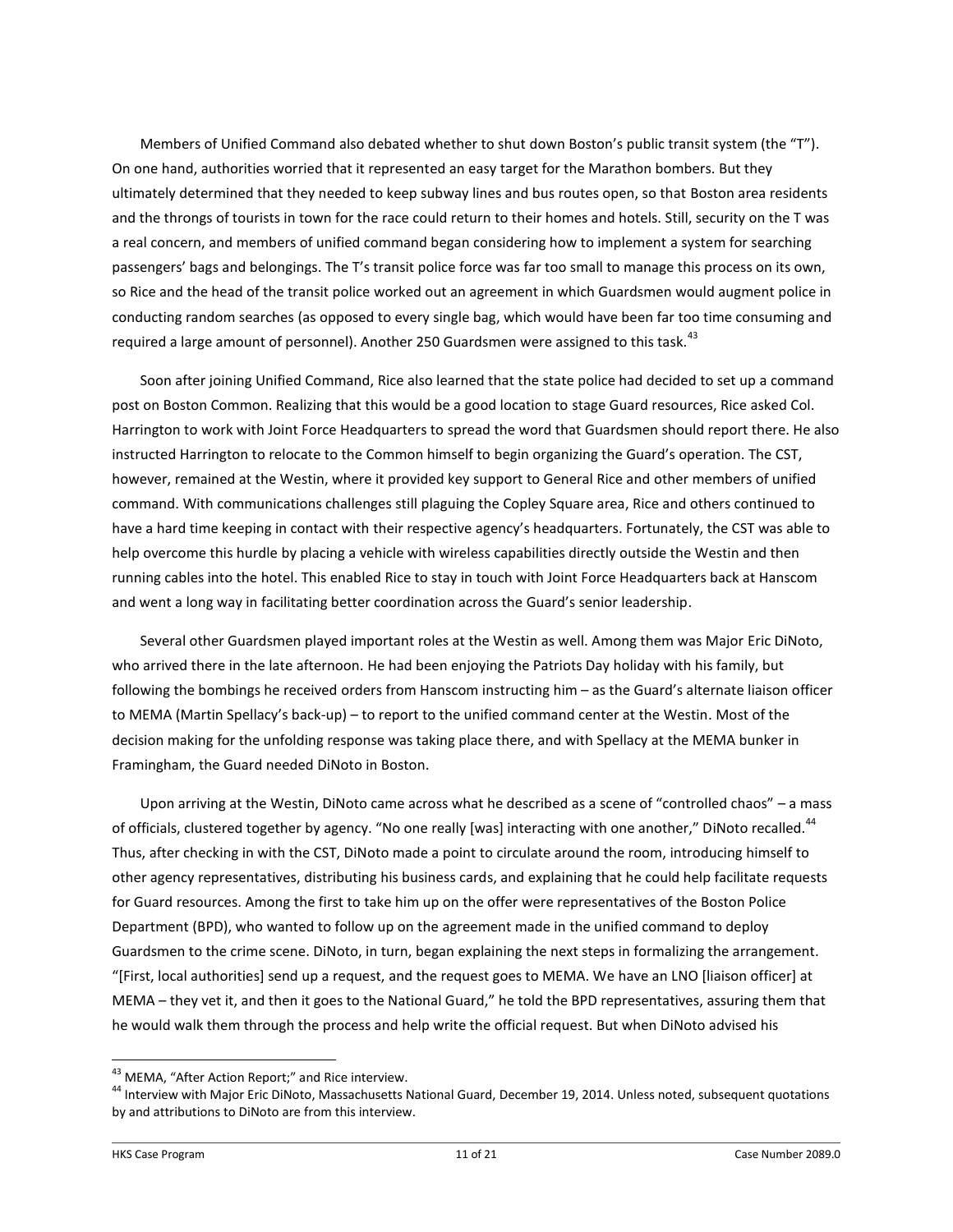superiors back at Hanscom that he was working on putting together a formal request, he was instructed to forgo the typical process of routing missions through MEMA. "You are ICS qualified, you know what's feasible, what's legal, what's attainable, and what can be done at your level," DiNoto recalled being told.<sup>45</sup> Having received this guidance, he subsequently proceeded to work directly with the BPD on finalizing the number of Guardsmen that would be assigned to the task, determining how they would coordinate with their police counterparts, and deciding where they would be positioned around the crime scene.<sup>46</sup>

# *Taking Action in Framingham*

Meanwhile, at the MEMA bunker in Framingham, MACC liaisons first received word of an incident at the finish line through the state police radio channel. Learning that there had been not one, but two blasts, Spellacy and his counterparts at the bunker fully realized that this was no mere accident. "Two explosions confirmed conspiracy," he said. "It [was] an attack." His mind immediately turned to thinking about the whereabouts and safety of National Guard assets and personnel deployed around the Copley Square area, such as the CST. Frustratingly, Spellacy was unable to reach anyone in Boston by phone. He was, however, able to connect with General Rice's Army Chief of Staff, Colonel Charles Cody, who was back at the Guard's Joint Force Headquarters at Hanscom. With an incomplete picture of what had taken place – but with rapidly increasing awareness that it was extremely serious – the two discussed steps the Guard could take in the near term, so that it was prepared to respond to requests for assistance once they started coming in. Anticipating that the needs would be great, they made preparations to push large amounts of resources and supplies into Boston. Among other things, they decided to stage the Guard's fleet of Blackhawk helicopters out of Hanscom. They also alerted the Guard's medevac unit, based out of Westfield, MA, that it might be called on to surge medical assets into the city. (It soon became apparent, however, that this would not be necessary, given the speed and effectiveness of the emergency medical response at the finish line and at the nearby hospitals.)

Spellacy and Cody then began considering how the Guard could aid the possible evacuation of parts of Boston and the securing of critical infrastructure (e.g., power plants and transportation routes), which they and other public safety officials worried the bombers might target next. In fact, reports began surfacing less than an hour after the Marathon bombings of a major fire at the John F. Kennedy Presidential Library and Museum, a prominent tourist attraction on Boston's waterfront. With television stations now broadcasting ominous images of clouds of thick, dark smoke billowing around the library it seemed quite plausible that it, too, had been struck by terrorists. If so, were there more casualties there? Would other tourist destinations and high profile venues be targeted next?

As concern mounted over the scale of the attack, Spellacy was eager for the Guard to bring its resources to bear on the response. But he also recognized that the full scale and scope of the Guard's involvement was

<sup>&</sup>lt;sup>45</sup> This guidance, Martin Spellacy explained, stemmed in part from the fact that Boston, the state's largest city, had a robust emergency management system of its own and often operated independently of MEMA when responding to domestic incidents. The decision to directly support Boston, as opposed to following the normal process of routing mission assignments through MEMA, reflected this dynamic – and, Spellacy added, ultimately helped streamline requests during the response to the bombings (personal communication with Lt. Col. Martin Spellacy, Massachusetts National Guard, August 25, 2016). <sup>46</sup> Personal communication with Major Eric DiNoto, Massachusetts National Guard, August 23, 2016.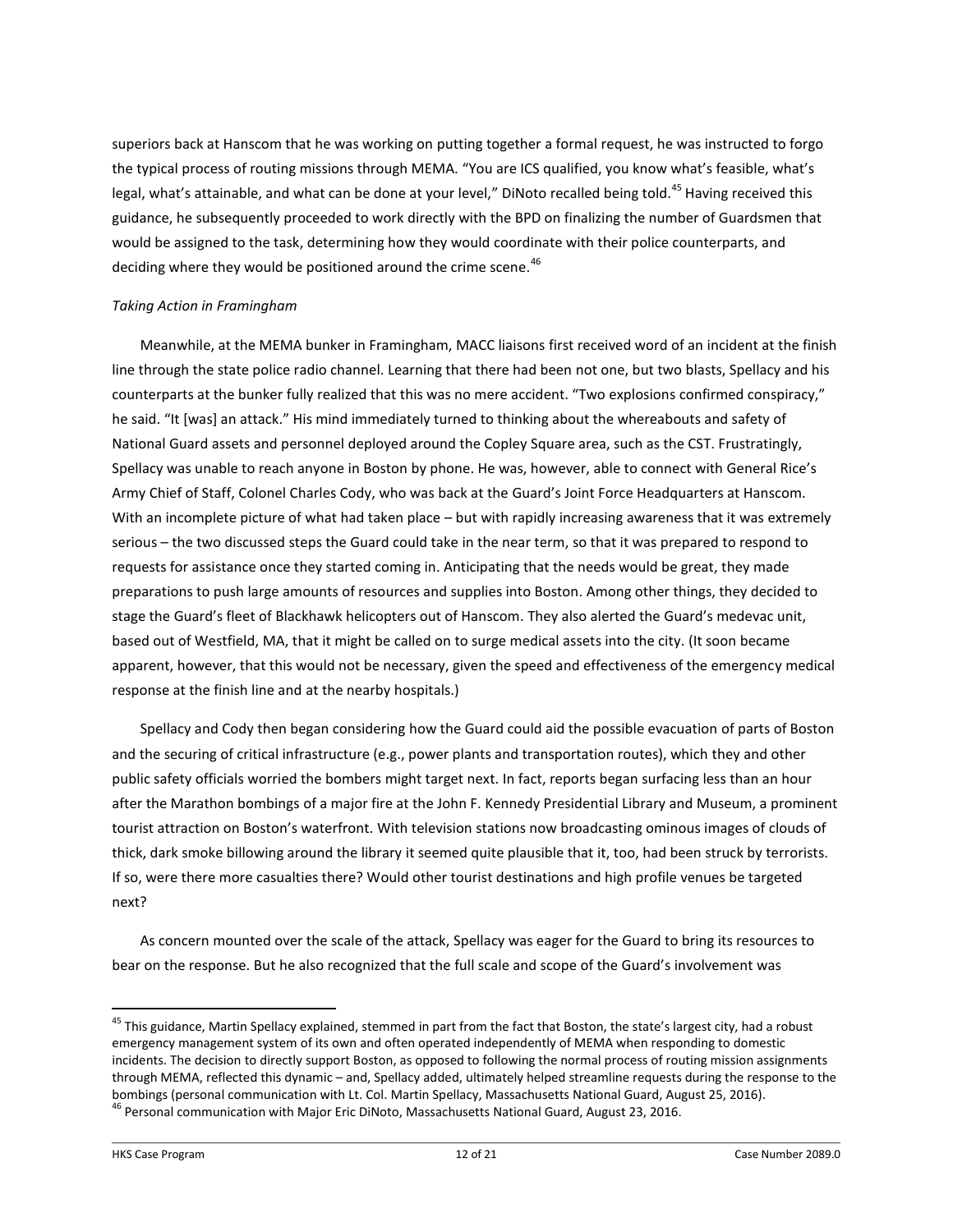contingent on what its local and state partners wanted. "We don't own an incident site, we support the local [authorities]," Spellacy explained. "So we're going to be driven by their guidance and their directives." And indeed, this guidance was beginning to emerge out of unified command at the Westin, where civilian authorities had begun making requests for Guard support to General Rice and Major DiNoto. Plans for implementing them would crystalize as the day wore on.

#### *Establishing a Joint Task Force*

As he pulled into his driveway back in central Massachusetts, Assistant Adjutant General Smith received a call from Lt. Col. Merlino, who informed him of the bombings. After finishing his call with Merlino, Smith managed to briefly connect with General Rice via cell phone. As Assistant Adjutant General, Smith was the designated Joint Task Force Commander for the Guard's domestic emergency response operations, and the two agreed that Smith would proceed with activating and overseeing the Joint Task Force (JTF) at Hanscom. <sup>47</sup> In this role, Smith would focus on bridging the strategic and tactical elements of the response, freeing Rice to focus exclusively on the strategic.

Smith and Rice were unable to discuss much else, however, as their connection suddenly went dead.<sup>48</sup> Unable to immediately reconnect with the adjutant general, Smith then reached Colonel Cody, whom he notified of the decision to stand up the JTF. They then began talking through who and what they needed for the JTF, which would operate out of the Guard's joint operations center (JOC). With the JOC usually manned by just one person at a time, the JTF would require considerably more staff, including operations, logistics, and personnel officers; lawyers  $(JAGs)$ ; and chaplains. $^{49}$ 

As Colonel Cody began assembling the JTF staff, Smith proceeded to make his way to Hanscom. By the time he arrived, there were about 25 people in the JOC. None had ever experienced a terrorist attack on their home state's soil, but Smith had no reason to believe they weren't up to the challenge. This was a well-practiced group, he noted, having worked together on responses to a series of in-state weather emergencies over the past several years. Although the threat they now encountered was new to them, the general protocols and modes of operation were consistent across emergencies, and Smith believed the accumulated experience gave those assembled in the JOC much-needed confidence in the face of the bombings. "[The] battle drills, patterns of behavior, roles and responsibilities that have been practiced kick in – [even] in a novel situation," Smith recalled. "They understood in those first initial minutes that this is something they had done before – [just] with a much higher level of lethality."

<sup>&</sup>lt;sup>47</sup> Because of the routine nature of the Marathon, the Guard had not activated a Joint Task Force in advance of the event, leaving operational oversight to Taskforce Patriot, commanded by Merlino. As General Smith explained, "This is such a routine mission, involving only about 400 soldiers." A JTF for this type of mission, he added, was "just overkill."

<sup>&</sup>lt;sup>48</sup> Smith noted that an important lesson learned from this experience was that cell phones are not a reliable means of communication during a crisis – and, accordingly, that the Guard and other response-oriented organizations should have redundant communications systems in place to ensure continuous and effective communication (personal communication with Brigadier General Paul Smith, Massachusetts National Guard [ret.], August 16, 2016).

<sup>&</sup>lt;sup>49</sup> Chaplains from the Massachusetts National Guard would provide spiritual support and counselling to Guardsmen and their law enforcement and civilian partners (Jon Soucy, "National Guard Chaplains Provide Spiritual Support to Boston Marathon Terror Responders," April 24, 2013, available at [http://www.nationalguard.mil/News/Article/574414/national-guard-chaplains](http://www.nationalguard.mil/News/Article/574414/national-guard-chaplains-provide-spiritual-support-to-boston-marathon-terror-re/)[provide-spiritual-support-to-boston-marathon-terror-re/](http://www.nationalguard.mil/News/Article/574414/national-guard-chaplains-provide-spiritual-support-to-boston-marathon-terror-re/) [accessed June 1, 2016]).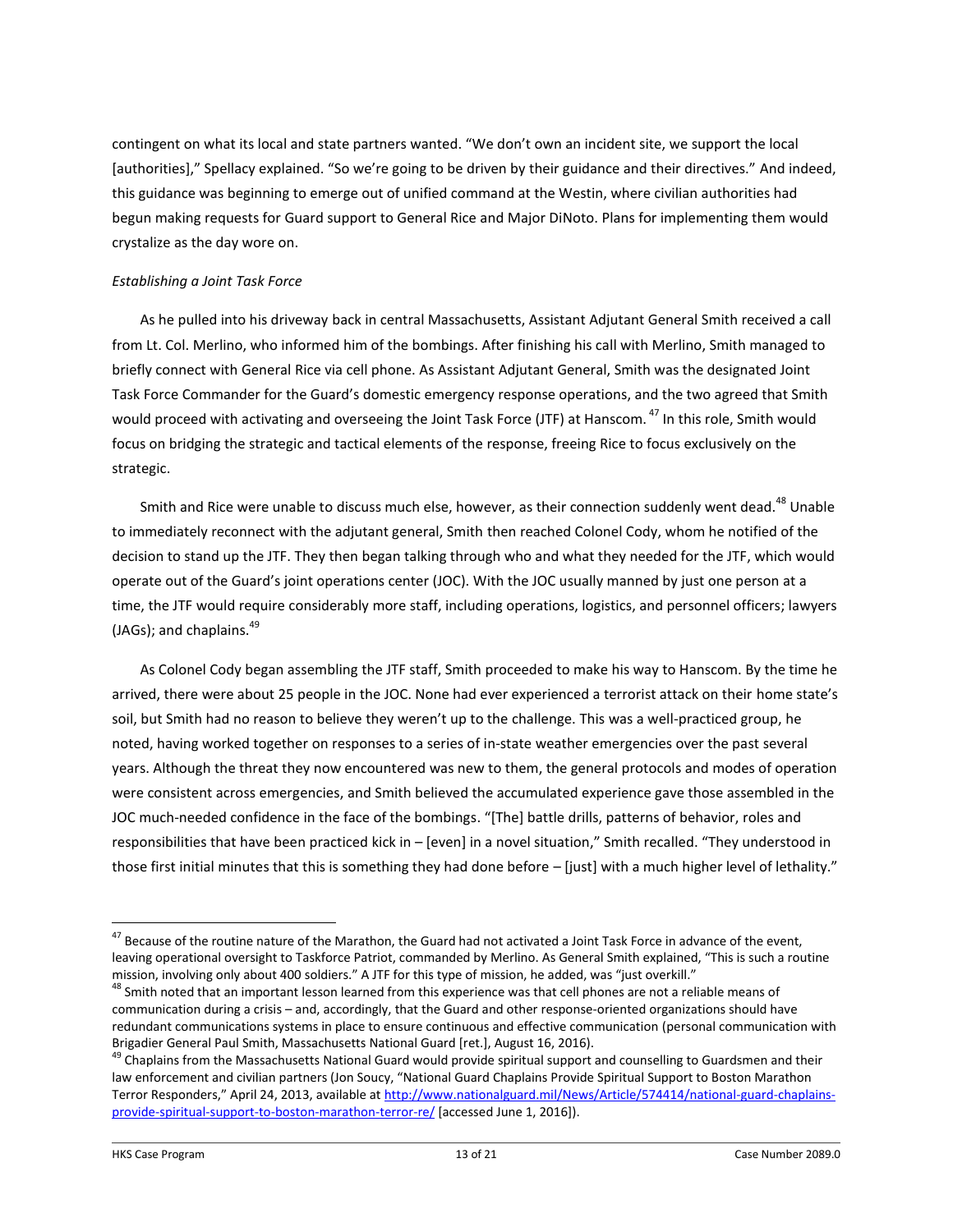Initially, Smith planned to assemble troops at Camp Curtis Guild in Reading, MA, and the Lexington Armory (both located in close proximity to Interstate 95, which looped around Greater Boston). This strategy, he explained, adhered to military battle practices, in which commanders first organize and resource forces at assembly points outside the combat zone.

Smith also planned to distribute weapons and ammunition to Guardsmen in an effort to protect them from possible follow-on attacks. But he soon learned of the decision to stage the Guard's resources on Boston Common and that as of yet, there was no authorization from civilian authorities to deputize Guard members – and likely wouldn't be for the time being. Smith felt uneasy about the men and women under his command remaining unarmed in the aftermath of the bombings, marshalling just blocks from where the bombings had occurred. As he put it: "I am now saying to [the soldiers and airmen], 'Go on the streets. We have terrorist activity in the city of Boston. We have no idea how large this is, but you're not going to be armed. Good luck." But he understood that deputizing the Guard was not an automatic process in Massachusetts (it required obtaining approval from the Governor through the state's Executive Office of Public Safety and Security, which oversaw the Guard). Moreover, he realized, he had a duty to ensure the Guard was ready to support local and state authorities' needs, no matter his personal reservations. "I knew," he said, "that if I dug in my heels it would screw up the mission badly." He thus turned his attention to leading those assembled at the JTF to begin working through the logistical and operational details of the response now emerging in Boston. <sup>50</sup>

#### *Boston Common*

With word spreading of the decision to marshal on Boston Common, groups of Guardsmen on state active duty reported there throughout the remainder of the afternoon. As he waited for Merlino's team to arrive from Rehoboth and assume command, Harrington managed an ad hoc system of accounting for the incoming troops and assigning them to various tasks as requests came in from partner agencies and unified command at the Westin.

At the request of the Boston Police, which was also staging resources on the Common, Harrington sent a small team of Guardsmen to help bolster security at the JFK Library. (It was eventually determined that the fire there was accidental and not another terrorist attack.) A separate team went to Faneuil Hall Marketplace, a major tourist destination in downtown Boston, to perform a similar function.<sup>51</sup> Meanwhile, back at the Westin, General Rice had by now committed the Guard to manning the 15 block cordon around the site of the attack, and Harrington proceeded to assign Guardsmen to that task as well. <sup>52</sup>

<sup>&</sup>lt;sup>50</sup> After tasking the JTF staff, Smith traveled to the Westin in downtown Boston so that he could interface in person with General Rice. Once they connected, the two reviewed the number of troops they would need to mobilize as well as the Guard's primary missions in support of the response (e.g., guarding the crime scene, providing security on the MBTA, and supporting the FBI investigation). Smith also revisited the issue of arming the Guard, but again was told that this was not possible at the time. He reluctantly accepted the decision, but remained highly concerned about his troops being vulnerable to additional attacks (personal communication with Brigadier General Paul Smith, Massachusetts National Guard [ret.], August 16, 2016). <sup>51</sup> Kerri Cole, "Massachusetts Air National Guardsmen Respond to Marathon Bombing," *Massachusetts Minuteman: The* 

*Nation's First,* Spring 2013.

<sup>&</sup>lt;sup>52</sup> Harrington, Merlino, and Spellacy interviews.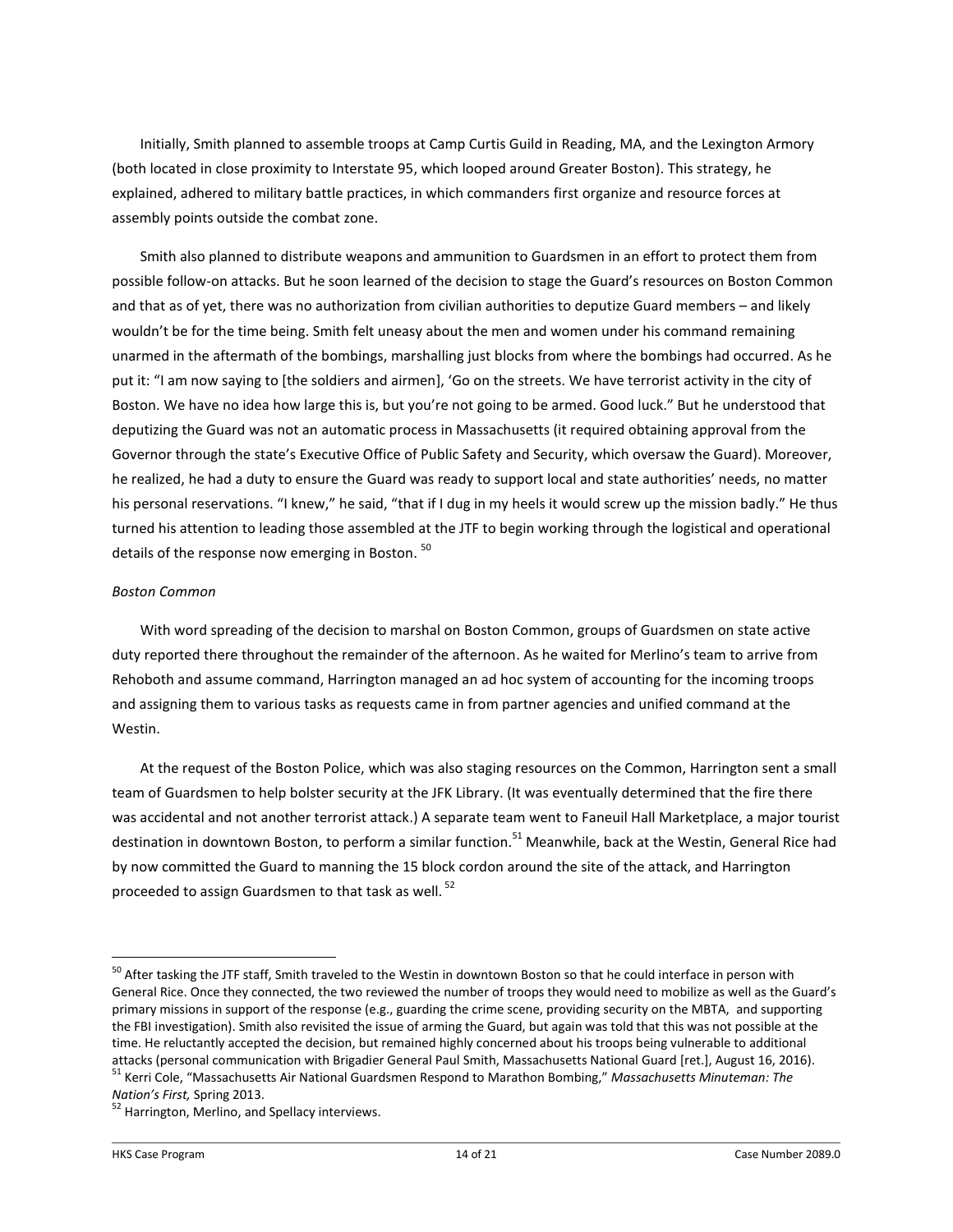Because of continued problems with cellphone communication, Harrington primarily communicated with the Westin and the JTF back at Hanscom via text messaging.<sup>53</sup> But in these first few hours following that attack, he directly coordinated with other partner agencies at the Common. Like Major DiNoto, the Guard's liaison officer at the Westin, Harrington was accustomed to a process of routing requests for support from civilian authorities through MEMA and then through Joint Force Headquarters at Hanscom. Explaining the dynamic on the Common, he said:

This was an entirely new paradigm. … They [i.e., partner agencies, such as the BPD] were coming and asking for us to do things without having the request go all the way up to [MEMA], get approved, and come all the way down. $54$ 

Harrington did not take the decision to circumvent established procedures lightly. With a deep understanding of how the mission assignment process usually worked, he weighed the advantages and disadvantages of taking a new approach. Above all, he determined, time was of the essence. "The decision cycle was very, very fast," he explained. "You couldn't slow it down." Harrington realized that given these circumstances, trying to follow normal procedures was simply unrealistic. "So," he said, "we made it work on the ground."<sup>55</sup>

After about four hours, Harrington was relieved by Lt. Col. Allen Aldenberg, Commander of the 211<sup>th</sup> MP Battalion, who stood in for Lt. Col. Merlino until Merlino was able to arrive and take command early Monday evening. Along with other leaders of the Guard, Merlino and his team then began working on a plan to cycle in replacements and to provide logistical support for the operation on the Common. Among other things, they developed plans for having soldiers and airmen work 12-hour shifts – and made arrangements for delivering and distributing Meals Ready-to-Eat (MREs) to feed them. (Guard members who had started the day on state active duty had been supplied with some food and water – but only for what was anticipated to be an assignment lasting less than a day.) <sup>56</sup> The Guard also brought in busses to help transport troops to their various deployments around the city and to help keep them warm overnight.<sup>57</sup>

<sup>53</sup> Once the CST was no longer needed at the Unified Commander Center at the Westin, Lt. Col. Woolums relocated the vehicle he had parked outside of the hotel to the Common in order to support communications there until a more formal communications operation – the Guard's Joint Incident Site Communications Capability (JISCC) – could arrive (Woolums interview). A JISCC is a "stand-alone" system that provides computers, web access, and telephone access through its own satellite and helps facilitate interagency communications. (Cole, "Massachusetts Air National Guardsmen Respond to Marathon Bombing;" Massachusetts National Guard, "Valor Amid Terror;" and "Marathon Terror: Massachusetts National Guard Supports Boston Police," April 16, 2013.)

<sup>&</sup>lt;sup>54</sup> Interview with Col. George Harrington, Massachusetts National Guard, December 18, 2014. Unless noted, subsequent quotations by and attributions to Harrington are from this interview.

<sup>&</sup>lt;sup>55</sup> Harrington made a point to consult with senior Guard leaders, including the TAG and officials at the JTF, all of whom supported his decision to take direct action. "All of the indications that I was given," he recalled, "was we need to do what's right first, then we'll worry about process."

<sup>&</sup>lt;sup>56</sup> Martin Spellacy recalled the Guard's Joint Force Headquarters requesting his help in procuring water for the troops assembled on the Common. When Spellacy raised the issue with his counterparts at the state's MACC in Framingham, the Red Cross representative immediately offered a tractor trailer truck loaded with pallets of bottled water. To arrange the delivery, they then worked with the Massachusetts State Police, who escorted the truck into the city, and the Boston Police, who helped coordinate the parking of the truck on the Common. "Because the different agency [liaisons] assigned to MEMA are empowered to make decisions," Spellacy said, "we were able to get the water to our troops in a timely manner" (personal communication with Lt. Col. Martin Spellacy, Massachusetts National Guard, August 25, 2016).

<sup>&</sup>lt;sup>57</sup> Merlino interview.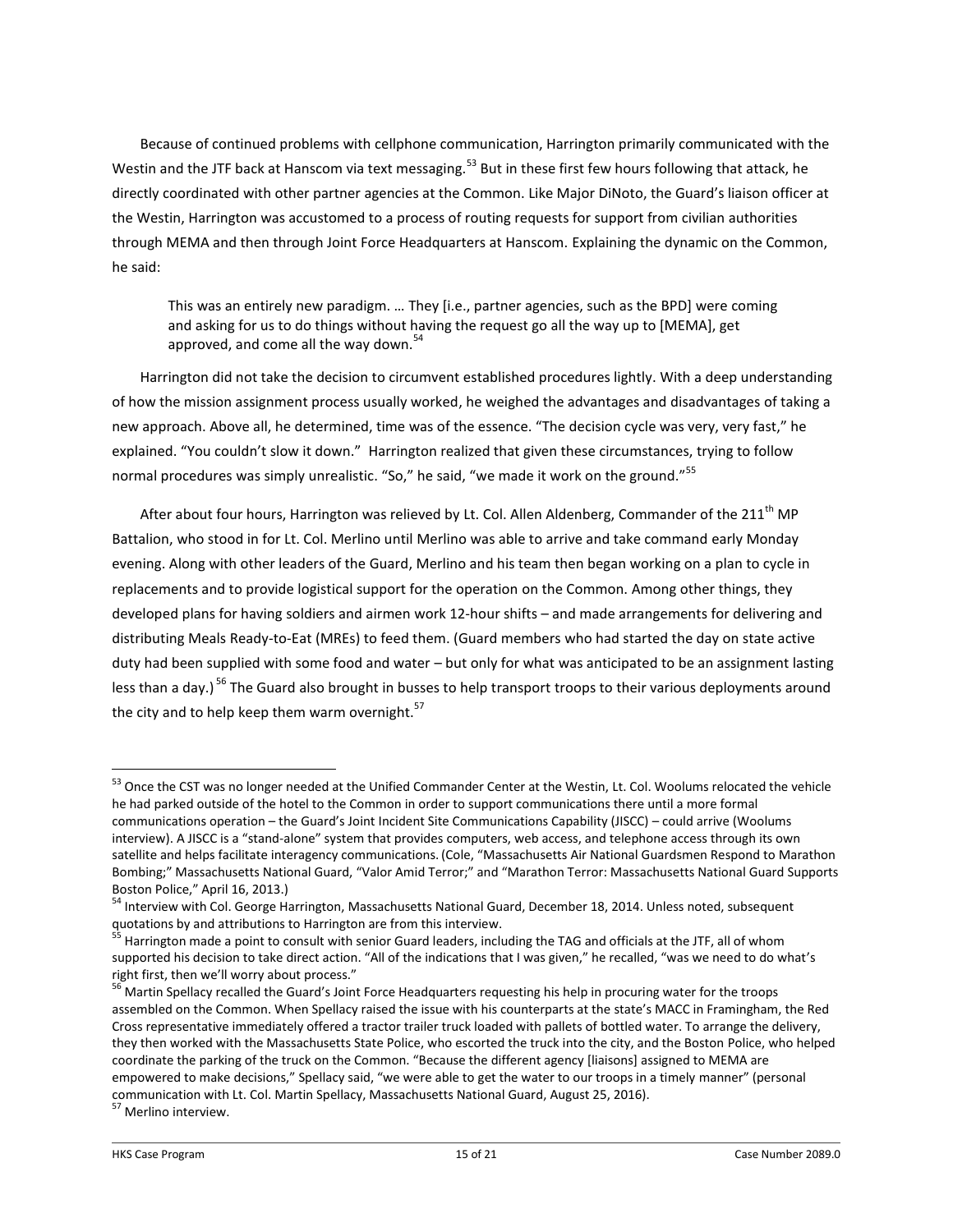By then, the Guard's leadership had also decided to transfer command of the Guard's response from the 79<sup>th</sup> to the 26<sup>th</sup> Maneuver Enhancement Brigade, one of the state's largest units, which provided command and control for the Homeland Response Force that covered FEMA Region 1 (New England). <sup>58</sup> According to Col. Frank Magurn, who commanded the  $26^{th}$ , it had made sense to designate the  $79^{th}$  as the lead unit for the Marathon from an "economy of force" perspective, given that each year the Guard only mobilized to a moderate extent for the Marathon; but it simply wasn't designed for a multi-day operation.<sup>59</sup> Lt. Col. Merlino agreed, noting he had a small command staff and that it was "going to be a tough fight if [we needed] to keep on going, because most of us were running on no sleep." The much larger  $26^{th}$ , which as the HRF had trained for responding to major disruptive events, was much better suited to undertaking a long-term response operation.

# **The Week Wears On: Tuesday, April 16 – Wednesday, April 17**

On Tuesday, April 16, command of the Guard's Marathon response operation formally transferred to the 26<sup>th</sup> Maneuver Enhancement Brigade. <sup>60</sup> Because most of the Guard's missions in support of the response had already been determined, Col. Magurn described his role over the next few days in this way: "In many ways, I was a resource manager and not a commander. I wasn't making any tactical decisions or operational decisions." Instead, his main responsibility was to work out which units, and how many soldiers and airmen from each, to assign to the Guard's primary response activities – and to adapt plans as the operations began to contract over the course of the week. To maximize his situational awareness, Magurn drew from a communication network that included liaison officers the Guard had assigned to the BPD and the transit police,  $^{61}$  as well official channels through MEMA and the JTF at Hanscom.

# *Patrolling Public Transit*

 $\overline{a}$ 

Also on Tuesday, the Guard began partnering with MBTA transit police to provide additional security and conduct bag checks on Boston's subway system. Despite the extra hassle, both Guardsmen and members of the public reported that the effort was generally well received. Spc. Matthew Martin of the 182<sup>nd</sup> Infantry observed,

<sup>&</sup>lt;sup>58</sup> Each of the 10 FEMA regions in the U.S. has a "Homeland Response Force" (HRF), which consists of trained National Guard personnel and specialized equipment for command and control functions; casualty assistance; search and extraction; decontamination; medical triage; and fatality search and recovery in the event of CBRNE incident within that region. In FEMA Region 1, the HRF is shared between Connecticut, Massachusetts, and Vermont (U.S. Government Accountability Office, "Defense Civil Support: DOD Has Made Progress Incorporating the Homeland Response Force into the Chemical, Biological, Radiological, and Nuclear Response Enterprise," June 2016, available at [http://www.gao.gov/products/GAO-16-](http://www.gao.gov/products/GAO-16-599?utm_medium=email&utm_source=govdelivery) [599?utm\\_medium=email&utm\\_source=govdelivery](http://www.gao.gov/products/GAO-16-599?utm_medium=email&utm_source=govdelivery) [accessed June 29, 2016]; and U.S. National Guard Bureau, "Homeland Response Force [HRF]," September 2014).

<sup>&</sup>lt;sup>59</sup> Interview with Col. Frank Magurn, Massachusetts National Guard, December 18, 2014. Unless noted, subsequent quotations by and attributions to Magurn are from this interview.

 $^{60}$  In fact, the 26<sup>th</sup> had begun its involvement in the response soon after the bombs went off. Magurn had been in Boston, having just left the Red Sox game at Fenway Park, at the time of the explosions. He immediately called his brigade's headquarters at the Reading, MA armory and asked his deputy to look into the matter. Within minutes she called him back, confirming an incident at the finish line, adding that it did not look good. He then instructed her to convene the brigade's leadership and begin preparing equipment, supplies, and personnel to deploy if needed. "We just figured we would be on deck  $[$ just in case]," Magurn recalled. "And it proved to be true."

 $^1$  At around 4 or 5 a.m. on Tuesday, Major DiNoto relocated from the Westin to BPD headquarters. From there, he continued to serve as the Guard's liaison in Boston, before being relieved of his duties Tuesday afternoon. While at BPD headquarters, he helped finalize arrangements for the Guard's involvement in bolstering security on the T.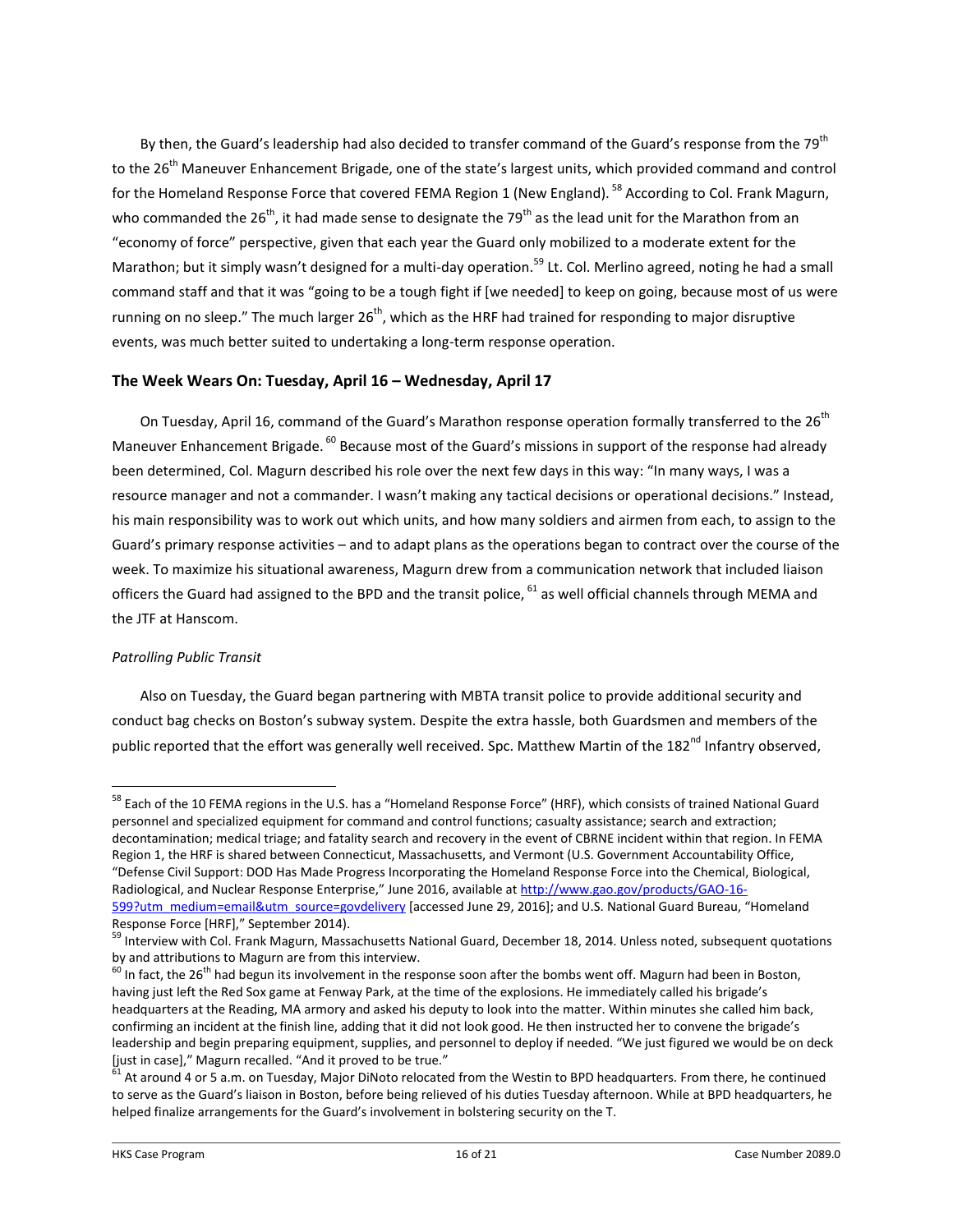"People were willing to have their bags checked, and some even offered without being asked after seeing the person checked before them." A Marathon participant from Houston, TX, David Comstock, said of the Guard's searches, "It brings a sense of safety." Abby Myette of Boston added, "It's a scary time for all [of] us. It's great to have [the Guard] out here."<sup>62</sup>

All the same, Guard leaders felt that the operation had its limitations. The soldiers assigned to the task – members of the 182<sup>nd</sup> infantry – were not armed, nor did they wear body armor. "As a citizen of Boston, a resident of Boston, I understand the hesitance to put soldiers out in what looks like … war gear," Harrington acknowledged. But, he continued, with it still unclear who the Marathon bombers were or whether they were part of a larger network with intent to inflict more damage, deploying unarmed Guardsmen on the T exposed them to serious risk. "What happens when you find somebody [on the T] that has something they shouldn't?" Harrington asked. "You know they generally don't react civilly." To address this issue, the soldiers were paired with armed transit police officers. All the same, Harrington argued, "It still isn't, in my mind, the ultimate, right solution." Lt. Col. Merlino concurred, saying the hesitation to arm the Guard in Massachusetts was perplexing, given that "we had been overseas, walking around armed all the time. … We're able to show discipline and control with our weapons."

In fact, the MBTA's transit police were none-too-thrilled with the arrangement, either. Frank Magurn recalled one leader of that agency saying to him, "You guys aren't armed …. That's kind of a pain in my neck, because when I send people to the T station, you send me six guys for each one of these stations – but now we have to have an extra officer with a sidearm with them because you don't have the ability to protect yourself."

All the same, there were also some positives in pairing the Guard with the transit police. As Martin Spellacy recalled, transit police leaders were especially impressed by the way the Guard employed a "two-man rule," in which one person inspected a bag while the other kept a close eye on the bag's owner. Interested in training their own officers on the technique— which the Guard had learned through its recent deployments overseas – transit police commanders later asked Guard leaders to formally write up and share the process with them. <sup>63</sup>

# **A Dramatic End: Thursday, April 18 – Friday, April 19**

Over the next several days, the Guard continued to man the cordon around the site of the bombings and to conduct bag checks on the T, while the FBI and other agencies involved in the response focused on identifying and tracking down the bombers. Then, on Thursday, April 18, a high-profile memorial service featuring President and Mrs. Obama and other dignitaries, took place in Boston's Catholic Cathedral. The event served as an important moment of commemoration and reflection for the community and the nation – but also added to the burden of public safety agencies tasked with providing security for the high profile event amidst the lingering threat posed by the bombers still on the loose. However, the Guard -- in part because it was still not armed – was not asked to play a large role for the event. Instead, its leaders were now focused on scaling back its operations. In fact, from the Guard's standpoint, already by Wednesday things had quieted down substantially, when the cordon around Copley Square had been reduced to about just five blocks. "So I'm really pushing to release a lot of forces Thursday,"

<sup>&</sup>lt;sup>62</sup> Quoted in Michael V. Broughey, "Soldiers Deploy to MBTA Subway Stations Following the Boston Marathon Bombing," *Massachusetts Minuteman: The Nation's First,* Spring 2013.

<sup>&</sup>lt;sup>63</sup> Personal communication with Lt. Col. Martin Spellacy, Massachusetts National Guard, August 25, 2016.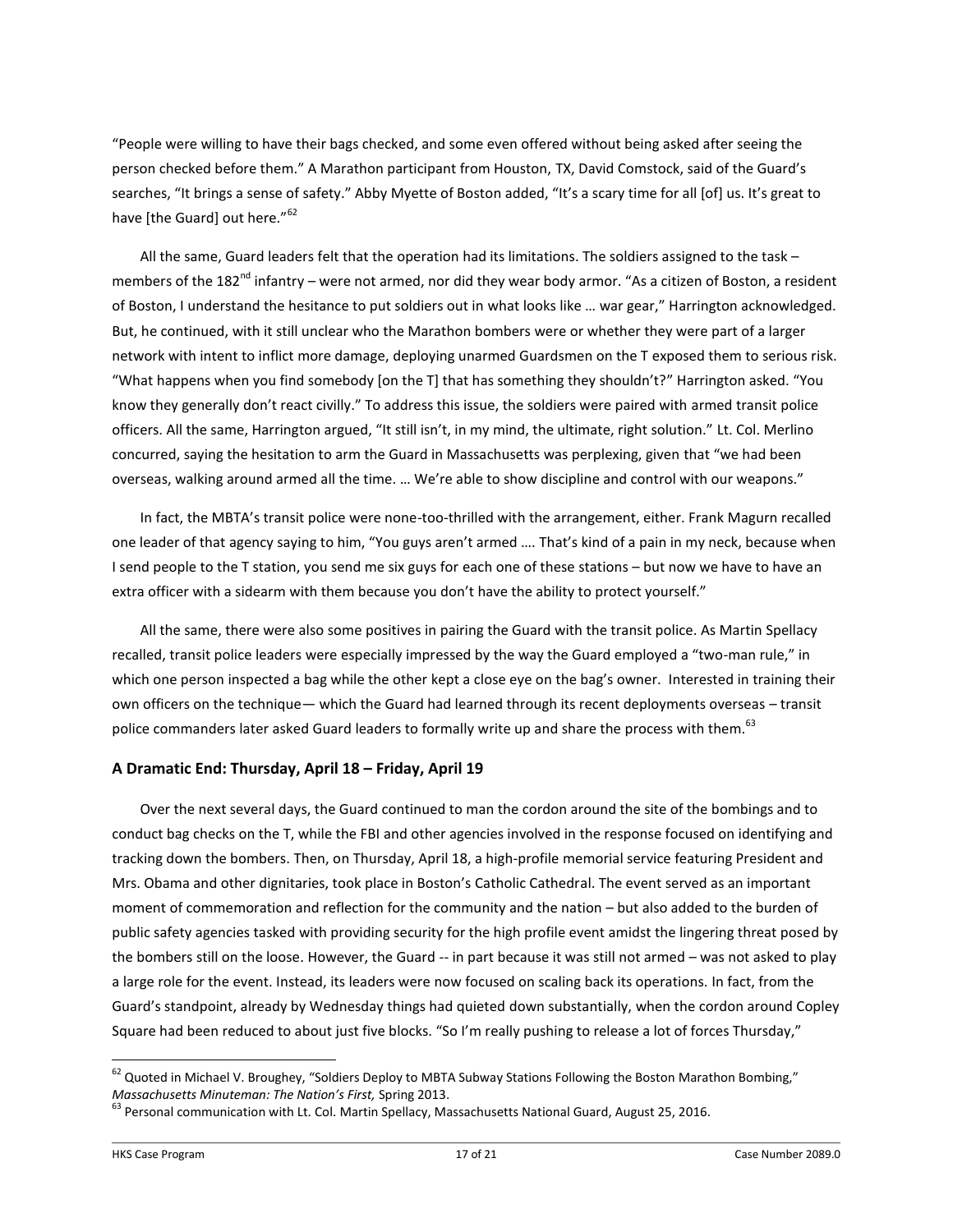General Rice remembered, "[and] my hope is that everyone is gone by Friday."<sup>64</sup> According to Rice, the Guard's presence dropped from a high of about 1,500 personnel assigned to the various elements of its Marathon response on Tuesday to about 900 on Thursday.

But as the Guard was reducing its footprint, events on Thursday evening led to another round of intense action for the Guard and its partners in the response. During a 5:20 p.m. press conference, the FBI released images of the suspected bombers, later identified at Dzhokhar and Tamerlan Tsarnaev, to the public. This was followed by a dramatic series of events over the course of the next 24 hours. That evening, the Tsarnaev brothers ambushed and killed Massachusetts Institute of Technology (MIT) policeman Sean Collier, as he sat in his patrol car on the MIT campus in Cambridge, MA. News of Collier's murder circulated widely among the law enforcement community, and a large number of police rapidly converged on MIT. Meanwhile, the Tsarnaevs drove across the Charles River and into the Allston neighborhood of Boston, where they took hostage a man parked on the side of the road. After commandeering his Mercedes SUV, they proceeded to drive, with the car's owner captive, through the nearby towns of Watertown and Waltham. They then returned to Cambridge, where they stopped at a gas station on Memorial Drive, a busy roadway that ran parallel to the Charles River. While there, the hostage jumped out of the car and escaped to another gas station, located across the street from where they had stopped. From there, he connected with law enforcement, as the Tsarnaevs made their escape and headed back toward Watertown<sup>65</sup>

Based on information provided by the Tsarnaev's former hostage and by tracking the GPS system on his Mercedes, authorities were able to trace the movement of the car, which Watertown police soon encountered in a quiet but densely populated residential neighborhood. The brothers then began shooting at the policemen, who were quickly joined by scores of other law enforcement officers who flocked to the scene. In the intense firefight that ensued, Tamerlan was brought to the ground and was about to be apprehended when Dzhokhar suddenly floored the Mercedes, forcing policemen to scatter as he ran over his brother and disappeared into the darkness. Tamerlan was loaded into an ambulance, but after arriving at a nearby hospital, he was pronounced dead. Now, all attention turned toward finding and apprehending Dzhokhar.

As events developed on the streets of Watertown, the Guard was drawn back into the response. For one thing, Lt. Col. Woolums of the Guard's Civil Support Team received a late night call from the FBI, asking for his help. Worried about what types of materials the Tsarnaevs (and possible co-conspirators) might have at their disposal, the FBI asked him to put the CST on standby.<sup>66</sup> In response, Woolums convened a core group of CST leaders to monitor radio communications in case they were needed at some point on Friday. Separately, senior law enforcement authorities now on the scene in Watertown also wanted to use the Guard's heavily armored

<sup>&</sup>lt;sup>64</sup> Interview with Major General Scott Rice, Massachusetts National Guard, November 12, 2013. Unless noted, subsequent quotations by and attributions to Rice are from this interview.

<sup>&</sup>lt;sup>65</sup> For summaries of these and other events on Thursday evening and Friday, see: MEMA, "After Action Report;" and Herman B. "Dutch" Leonard, Christine M. Cole, Arnold M. Howitt, and Philip B. Heymann, *Why Was Boston Strong? Lessons from the Boston Marathon Bombing* (Cambridge, MA: Program on Crisis Leadership, Harvard Kennedy School, 2014). <sup>66</sup> Woolums interview.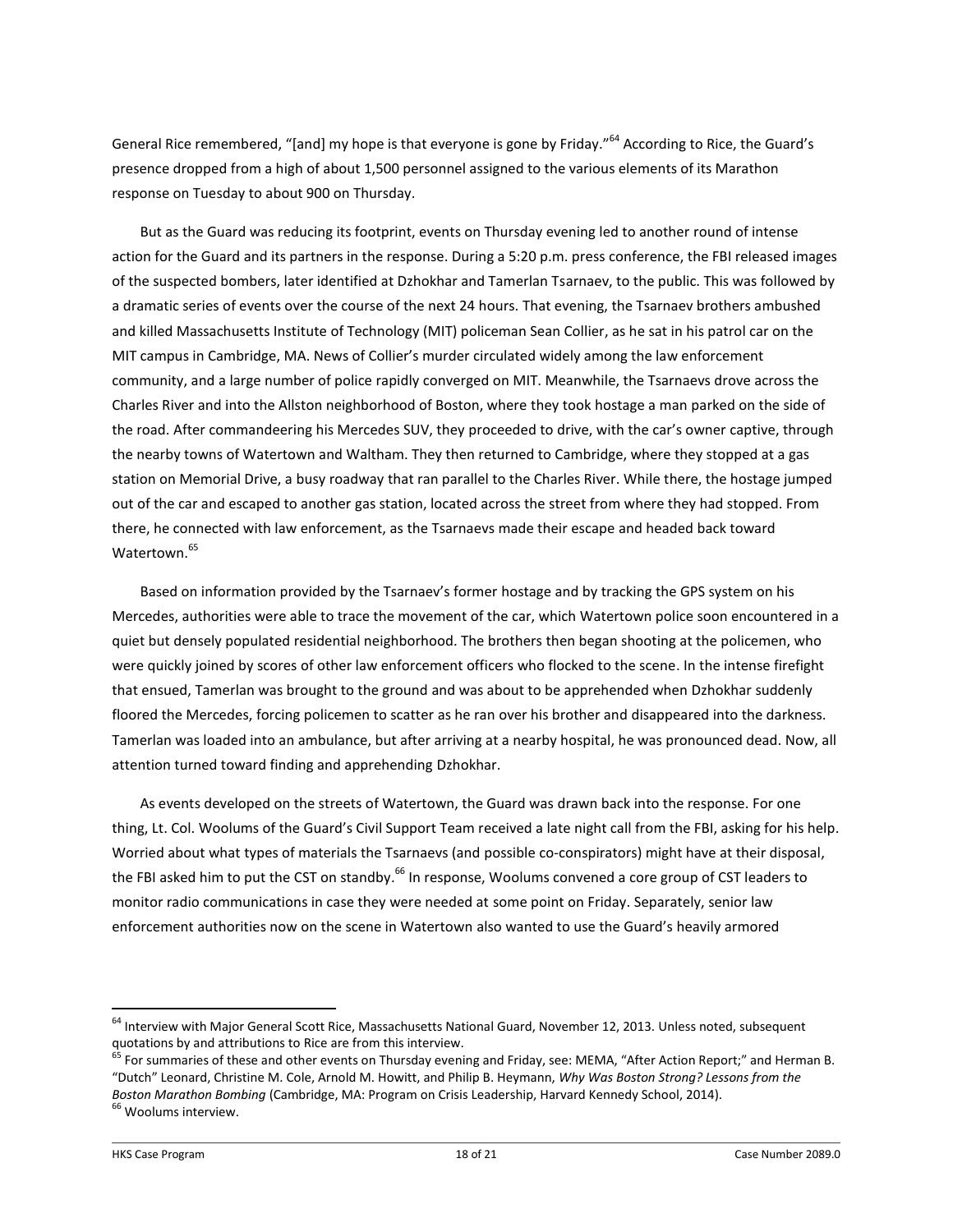Humvees to cordon off the neighborhood and help support a door-to-door search in the area of the shootout. The police planned to use the Humvees for cover, in case they were attacked by Dzhokhar or accomplices.<sup>67</sup>

Asleep in his own bed for the first time since Sunday night, General Rice was awoken by several rounds of phone calls informing him of what was taking place in Watertown – and of the request for the Guard's Humvees. Rice, in turn, instructed the JOC to make arrangements to provide the vehicles, but at the same time, he – along with much of the rest of his leadership team – was deeply concerned about deploying Guard personnel to the volatile frontlines of the response without adequate protection. He thus decided that he would aggressively press for permission to arm those he would commit to Friday's operations. As he began the two-hour drive from his home to Watertown, he connected with his superior, MEMA director Kurt Schwartz, by phone, and made his case for arming the Guard. While clarifying that he wasn't interested in having his men and women perform law enforcement duties, Rice stressed that he needed to ensure that they were adequately protected as they engaged in potentially life threatening activities. Schwartz replied that if Rice could deploy military policeman (MPs), they could be armed.<sup>68</sup>

Following his conversation with Schwartz, Rice issued orders for 200 MPs and Security Forces (Air Guard MPs) to report to Watertown. Rice also instructed lawyers based at Hanscom to write up rules for the use of force to cover the operation.<sup>69</sup> Because the Guard already had prepared rules for such an occasion, Hanscom was able to quickly deliver them to Rice, who reviewed and approved them while still on the road. As a result, by the time the adjutant general arrived in Watertown at around 7 a.m., everything was in place, and the MPs were being issued their weapons, ammunition, and body armor, which the Guard had airlifted by helicopter from armories.  $^{70}$ 

Upon his arrival, Rice joined a reconstituted unified command that included many of the same players who had been at the Westin earlier in the week, as well as representatives from Watertown. This group, which worked out of a State Police vehicle in the parking lot of the Arsenal Mall, was now overseeing a rapidly expanding response operation that featured several unusual aspects, most notably including what was commonly referred to as the "lock down" of a significant part of Greater Boston. Earlier that morning, as this group was still forming, Governor Patrick and others had decided via conference call to shut down the region's mass transit system and to issue what was, in actuality, a shelter-in-place request for residents of Watertown and several surrounding towns, eventually including all of Boston. This decision, which was intended to help with the search for Dzhokhar and keep area residents safe while he was still on the loose, was announced to the public at 5:45 a.m.<sup>71</sup> Meanwhile. thousands of law enforcement officers and other public safety officials – including some from out of state – poured into Watertown throughout the morning, eager to have a role in the response. "It was incredible," General Rice

<sup>&</sup>lt;sup>67</sup> Rice interview.

 $68$  Ibid.

 $69$  "The key thing is rule of engagement," Lt. Col. Merlino said in regard to the rare occasions when the state allowed the Guard to deploy while armed. "You're supposed to use the least lethal means [and then] there's an escalation of force. … [For this escalation of force], there's a bunch of procedures that have to be agreed upon legally. It has to be a legal document, which is reviewed at the Governor's office as well as with our JAGs. If something does happen, and someone does get killed and goes to court, [it] goes back to what's the authority for that soldier to actually use force? Did they use the right force in this particular situation?"

<sup>&</sup>lt;sup>70</sup> Rice and Spellacy interviews.

<sup>&</sup>lt;sup>71</sup> MEMA, "After Action Report."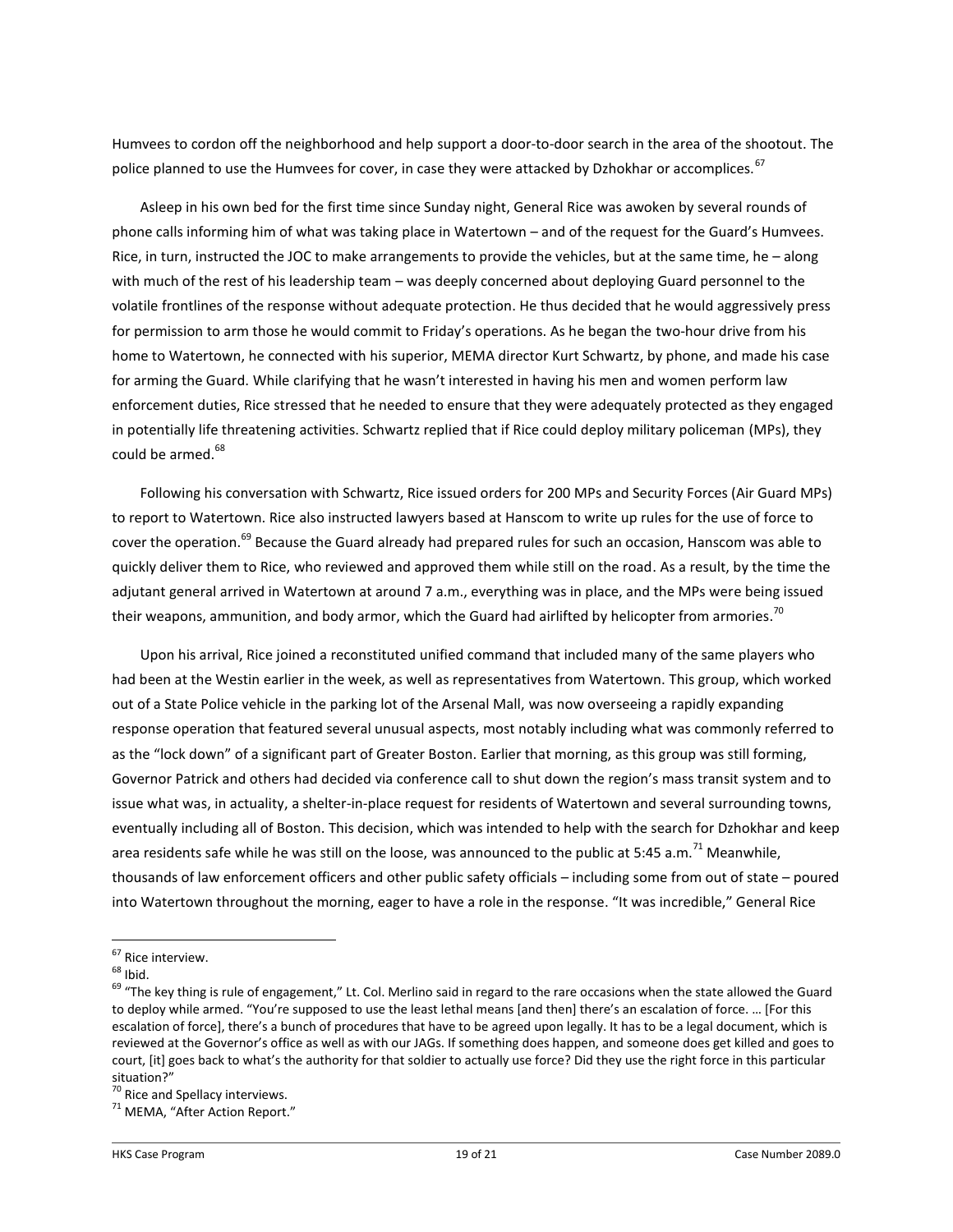observed. "The number of forces there and the number of people there was just overwhelming. … We are talking thousands of police officers." In addition to overseeing the manhunt for Dzhokhar, the unified command also had to deal with this huge show of force that threatened to overtake the operation.

For their part, the Guard's MPs performed several different tasks on Friday, including operating the Humvees in support of the search process (although they did not participate directly in the house searches, which were conducted primarily by law enforcement) and guarding the perimeter of the search zone.<sup>72</sup> In addition, when authorities determined that Tsarnaev might have escaped Watertown and returned to his college, in southeastern Massachusetts, General Rice offered the Guard's Blackhawk helicopters to transport the state police's special weapons units there. The offer was quickly accepted, and 3 Blackhawks soon took off from Hanscom, headed to Watertown to pick up the SWAT team. $^{73}$ 

Rice delegated to Lt. Col. Martin Spellacy the task of arranging the Blackhawks' arrival in Watertown – by no means an easy job, given how densely packed the area was and that the Blackhawks were set to arrive any minute. Spellacy moved quickly to find space big enough to land the helicopters, and after the state police towed a few cars from one corner of a parking lot, he felt he had secured just enough room. He then picked up some brightly colored safety vests, waving them at the Blackhawks circling above to guide them to the landing spot. Spellacy's improvisation paid off, as the Blackhawks successfully landed and then quickly took to the air again with the state police's SWAT team onboard. But soon thereafter, local and state fire officials made a point to remind Spellacy that he should have first consulted with them before bringing in the Blackhawks. They noted that the helicopters' size and the fuel they carried posed a major fire risk in such a crowded area. If Spellacy had taken the time to advise them of his plans, the fire officials continued, they could have arranged for some fire trucks and firemen to be on site, which would have gone a long way in mitigating the risks.

Fortunately, the mission had gone smoothly and the fire officials recognized Spellacy's good intentions. All the same, Spellacy recollected, the incident served as a wake-up call that even in the heat of the moment, when everyone was focused on apprehending Tsarnaev as quickly as possible, one must "never compromise on safety" and must always "follow your check list." But, Spellacy also pointed out, this incident was due in part to not having a robust incident management structure in place in Watertown, through which the many different aspects of landing the Blackhawks would have likely been considered and talked through. (He noted that despite the formation of unified command, a comprehensive coordination structure didn't exist at the more operational levels.)<sup>74</sup>

As it turned out, Tsarnaev was nowhere to be found on his college's campus, nor had the house-by-house search in Watertown revealed any clues. Consequently, late Friday afternoon the members of unified command

 $72$  The command post in Watertown organized the house-by-house search by dividing the area into a grid of five zones, in which teams from different agencies operated under their own command. Residents had to give their permission for their homes to be searched, but teams faced little resistance from homeowners throughout this hours-long process (Leonard et al, *Why Was Boston Strong?*).

<sup>&</sup>lt;sup>73</sup> Rice and Spellacy interviews.

<sup>&</sup>lt;sup>74</sup> General Smith emphasized, however, that in comparison to Boston earlier in the week, the command structure in Watertown was well defined and organized, which led to a greater unity of effort and speed of execution (personal communication with Brigadier General Paul Smith, Massachusetts National Guard [ret.], August 16, 2016).